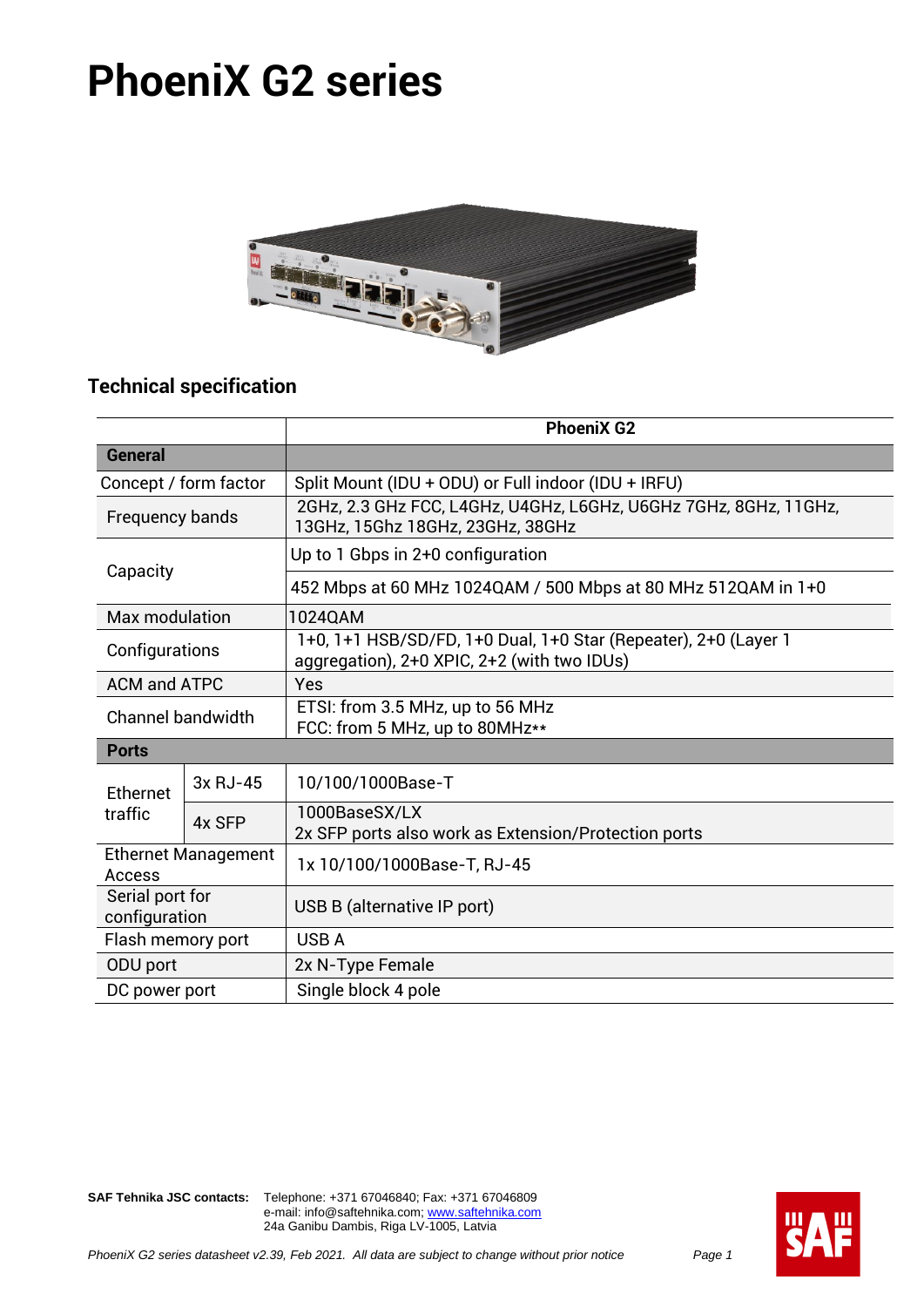| <b>Ethernet</b>                           |                                                                                                                            |
|-------------------------------------------|----------------------------------------------------------------------------------------------------------------------------|
| Switch type                               | <b>Managed Gigabit Ethernet Layer 2</b>                                                                                    |
| Max frame size                            | 64 to 2048 bytes, up to 10240 bytes for Jumbo mode                                                                         |
| <b>MAC</b> table                          | 8192 entries; automatic learning and aging                                                                                 |
| Packet buffer                             | 0.125 MB, non-blocking store&forward                                                                                       |
| <b>Flow Control</b>                       | 802.3x                                                                                                                     |
| <b>VLAN support</b>                       | 802.1Q, up to 4096 VLANs                                                                                                   |
| QinQ (Double<br>Tagging)                  | Yes, transparent                                                                                                           |
| QoS                                       | IPv4 64 level DiffServ (DSCP) or 8 level 802.1p mapped in 4<br>prioritization queues with VLAN support, IPv6 Traffic Class |
| Synchronization                           | PTP 1588v2**                                                                                                               |
| Encryption                                | AES256**                                                                                                                   |
| <b>Management features</b>                |                                                                                                                            |
| Protocols                                 | via WEB GUI (HTTP*/HTTPS), CLI (Telnet/SSH),<br>NMS (SNMP v1/v2c/v3), Serial interface (USB IP port)                       |
| Access                                    | In-band (via VLAN)<br>Out-of-band (115 kbps)                                                                               |
| <b>SNMP</b>                               | Yes, SNMP traps, MIB, SNMP v1/v2c/3                                                                                        |
| <b>Element Management</b><br>System (EMS) | Web based, HTTP*/HTTPS                                                                                                     |
| Perf. monitoring                          | Received signal spectrum, constellation diagram, performance graphs,<br>counters and event logs                            |
| <b>Mechanical &amp; Electrical</b>        |                                                                                                                            |
| Temperature Range /<br>Humidity           | -5 °C to +45 °C / 23 °F to 113 °F / 0% to 95%                                                                              |
| Cooling                                   | 3-mode Fans built-in: On, Off, Auto (controlled by internal temperature)                                                   |
| Dimensions: HxWxD                         | 1/2 width 1U (44 x 220 x 240 mm) / (1.73 x 8.66x 9.45 in)                                                                  |
| Weight                                    | 2.2 kg / 4.9 lb                                                                                                            |
| Max. power                                | IDU only: <30W                                                                                                             |
| consumption                               | IDU + 2x0DU: <180W                                                                                                         |
| <b>IDU-ODU</b> connection                 | Maximum permissible IF cable attenuation at frequency 350 MHz = 15dB,<br>N-Type connectors                                 |
| DC port                                   | Nominal voltage -48V DC (-40.5V to -57V DC, conforms to ETSI EN 300 132-2)                                                 |
| <b>IDU</b> compliance                     |                                                                                                                            |
| Operation                                 | ETSI EN 300 019, Part 1-3, Class 3.2                                                                                       |
| Storage                                   | ETSI EN 300 019, Part 1-1, Class 1.2                                                                                       |
| Transportation                            | ETSI EN 300 019, Part 1-2, Class 2.3                                                                                       |
| Power                                     | EN 300 132-2                                                                                                               |
| Radio frq., IDU+ODU                       | EN 302 217-2-2                                                                                                             |
| <b>EMC</b>                                | EN 301 489-1, EN 301 489-3                                                                                                 |
| Safety                                    | IEC 60950-1/EN 60950-1                                                                                                     |

*\* HTTP will be automatically redirected to HTTPS*

*\*\* Licensed feature*

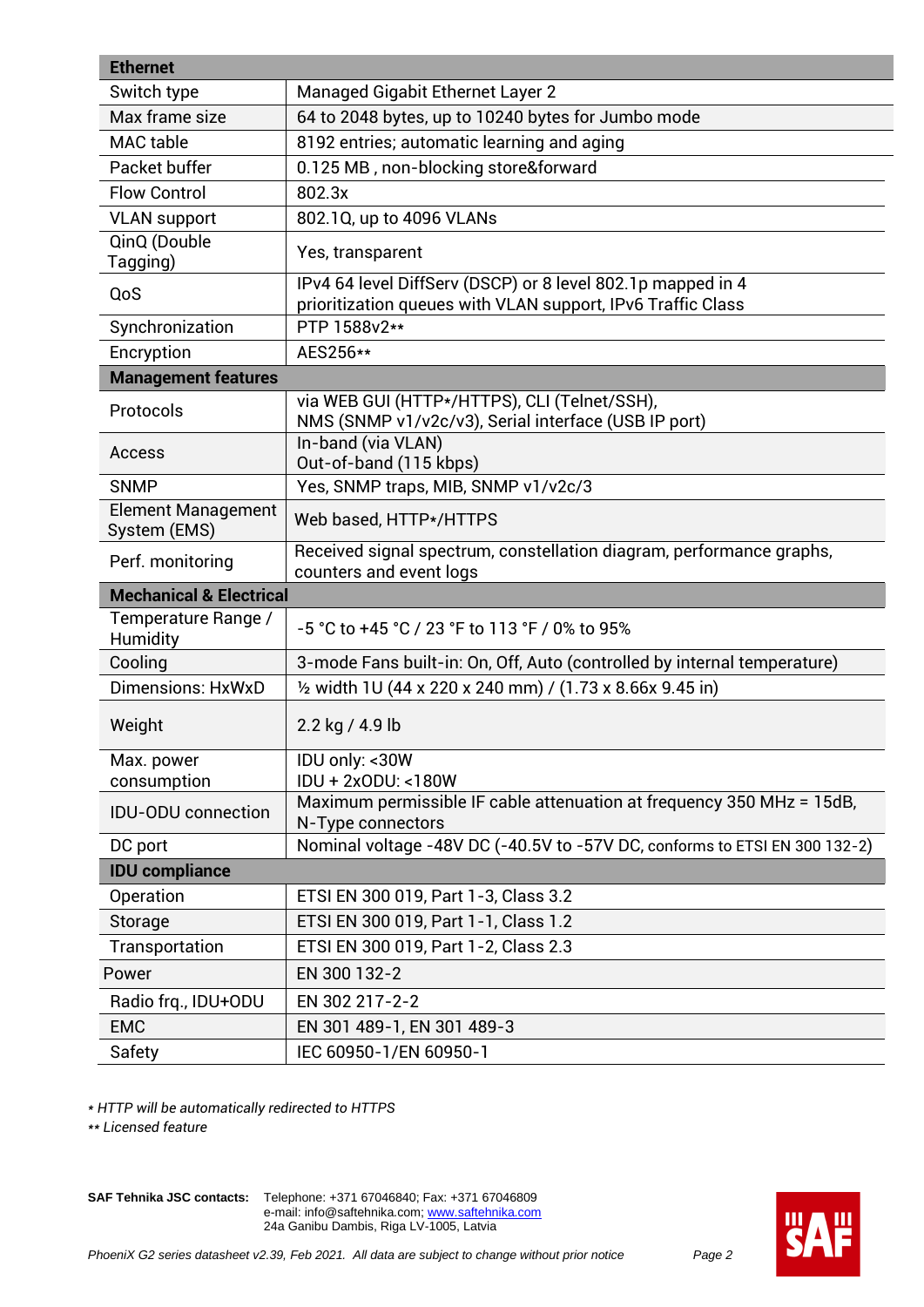# **PhoeniX G2 RSL Thresholds and Capacity for ETSI channels**

|                          |                   | 2GHz                     |         |         | U4GHz L6GHz U6GHz | 7GHz    | 8GHz    | 11GHz   | 13GHz   | $*15GHz$                      | 18GHz   | 23GHz   | 38GHz                    | Capacity,<br><b>Mbps</b> |
|--------------------------|-------------------|--------------------------|---------|---------|-------------------|---------|---------|---------|---------|-------------------------------|---------|---------|--------------------------|--------------------------|
| Bandwidth,<br><b>MHz</b> | Modulation        |                          |         |         |                   |         |         |         |         | Guaranteed RSL Threshold, dBm |         |         |                          |                          |
|                          | 4QAM StrongFEC    | $-95.5$                  | $-94.5$ | $-93.5$ | $-94.5$           | $-94$   | -93     | $-92$   | $-92$   | $-92$                         | -93     | $-93.5$ |                          | $\overline{5}$           |
| 3.5                      | 16QAM StrongFEC   | $-89.0$                  | $-89$   | $-86.5$ | $-87$             | $-86$   | $-86$   | $-85.5$ | $-85.5$ | $-85.5$                       | $-86$   | $-86.5$ |                          | 10                       |
|                          | 32QAM StrongFEC   | $-86.0$                  | $-86$   | $-83.5$ | $-83$             | $-82.5$ | $-83$   | $-81$   | -81     | $-81$                         | $-81.5$ | $-81.5$ | $\overline{a}$           | 13                       |
|                          | 64QAM StrongFEC   | $-82.0$                  | $-82$   | $-80$   | $-79$             | $-79$   | $-79$   | $-78$   | $-78$   | $-78$                         | $-78$   | $-78$   | $\overline{\phantom{a}}$ | 16                       |
|                          | 4QAM StrongFEC    | $-92.5$                  | $-92.0$ | $-89.5$ | $-90.5$           | $-87.5$ | $-88.5$ | $-88.5$ | $-89.0$ | $-89.0$                       | $-89.0$ | $-90.0$ | $\overline{\phantom{a}}$ | 10                       |
|                          | 16QAM StrongFEC   | $-86.0$                  | $-86.0$ | $-83.0$ | $-84.0$           | $-82.0$ | $-82.0$ | $-82.5$ | $-82.0$ | $-82.0$                       | $-82.5$ | $-83.5$ | $\overline{\phantom{a}}$ | 20                       |
| $\overline{7}$           | 32QAM StrongFEC   | $-83.0$                  | $-83.0$ | $-80.0$ | $-81.5$           | $-79.0$ | $-79.0$ | $-79.0$ | $-79.0$ | $-79.0$                       | $-79.0$ | $-81.0$ | $\overline{\phantom{a}}$ | 25                       |
|                          | 64QAM StrongFEC   | $-80.5$                  | $-80.0$ | $-76.5$ | $-78.0$           | $-76.0$ | $-76.5$ | $-76.0$ | $-75.5$ | $-75.5$                       | $-76.0$ | $-78.0$ | $\overline{\phantom{a}}$ | 30                       |
|                          | 128QAM StrongFEC  | $-77.0$                  | $-76.5$ | $-72.5$ | $-74.5$           | $-73.5$ | $-73.0$ | $-73.0$ | $-71.0$ | $-71.0$                       | $-72.5$ | $-73.5$ | $\overline{\phantom{a}}$ | 35                       |
|                          | 4QAM StrongFEC    | $-89.5$                  | $-89.0$ | $-87.0$ | $-87.5$           | $-85.0$ | $-87.0$ | $-87.0$ | $-86.5$ | $-86.5$                       | $-87.0$ | $-88.5$ | $\frac{1}{2}$            | 21                       |
|                          | 16QAM StrongFEC   | $-83.5$                  | $-82.5$ | $-81.0$ | $-81.0$           | $-80.0$ | $-79.5$ | $-80.0$ | $-80.5$ | $-80.5$                       | $-80.0$ | $-81.5$ | $\overline{\phantom{a}}$ | 42                       |
|                          | 32QAM StrongFEC   | $-80.0$                  | $-79.5$ | $-77.5$ | $-78.0$           | $-76.5$ | $-77.0$ | $-77.0$ | $-77.5$ | $-77.5$                       | $-77.5$ | $-78.5$ | $\overline{\phantom{a}}$ | 53                       |
| 14                       | 64QAM StrongFEC   | $-77.0$                  | $-76.5$ | $-75.0$ | $-75.5$           | $-74.0$ | $-74.0$ | $-74.0$ | $-74.0$ | $-74.0$                       | $-74.5$ | $-75.5$ | $\overline{\phantom{a}}$ | 63                       |
|                          | 128QAM StrongFEC  | $-74.5$                  | $-73.5$ | $-72.0$ | $-72.5$           | $-71.0$ | $-71.0$ | $-71.5$ | $-71.5$ | $-71.5$                       | $-71.5$ | $-72.5$ | $\overline{\phantom{a}}$ | 74                       |
|                          | 256QAM StrongFEC  | $-71.0$                  | $-70.5$ | $-68.5$ | $-69.5$           | $-68.5$ | $-67.5$ | $-68.0$ | $-68.0$ | $-68.0$                       | $-68.5$ | $-69.5$ |                          | 85                       |
|                          | 4QAM StrongFEC    | $-87.0$                  | $-87.5$ | $-86.0$ | $-86.0$           | $-84.0$ | $-85.0$ | $-85.5$ | $-85.0$ | $-85.0$                       | $-85.0$ | $-86.0$ |                          | 30                       |
|                          | 16QAM StrongFEC   | $-81.5$                  | $-81.5$ | $-79.0$ | $-79.5$           | $-79.0$ | $-78.0$ | $-79.0$ | $-78.5$ | $-78.5$                       | $-78.5$ | $-79.5$ | $\overline{\phantom{a}}$ | 61                       |
|                          | 32QAM StrongFEC   | $-78.5$                  | $-78.5$ | $-76.0$ | $-77.0$           | $-75.5$ | $-76.0$ | $-76.0$ | $-76.0$ | $-76.0$                       | $-75.5$ | $-76.5$ | $\overline{\phantom{a}}$ | 76                       |
|                          | 64QAM StrongFEC   | $-75.5$                  | $-75.5$ | $-73.0$ | $-74.0$           | $-72.5$ | $-72.5$ | $-73.0$ | $-72.5$ | $-72.5$                       | $-72.5$ | $-73.0$ | $\overline{a}$           | 91                       |
| 20                       | 128QAM StrongFEC  | $-72.5$                  | $-72.0$ | $-70.0$ | $-71.0$           | $-69.5$ | $-69.5$ | $-69.5$ | $-70.0$ | $-70.0$                       | $-69.5$ | $-69.5$ | $\overline{\phantom{a}}$ | 107                      |
|                          | 256QAM StrongFEC  | $-69.5$                  | $-69.0$ | $-67.5$ | $-68.5$           | $-66.5$ | $-66.5$ | $-66.5$ | $-66.5$ | $-66.5$                       | $-67.0$ | $-67.0$ | $\overline{a}$           | 122                      |
|                          | 512QAM StrongFEC  | $-63.0$                  | $-66.0$ | $-64.5$ | $-65.0$           | $-63.5$ | $-62.5$ | $-64.0$ | $-63.0$ | $-63.0$                       | $-63.5$ | $-63.5$ | $\overline{\phantom{a}}$ | 137                      |
|                          | 1024QAM StrongFEC | $-58.5$                  | $-63.0$ | $-60.5$ | $-61.0$           | $-61.0$ | $-59.5$ | $-60.0$ | $-60.0$ | $-60.0$                       | $-59.5$ | $-59.5$ | $\overline{\phantom{a}}$ | 152                      |
|                          | 4QAM StrongFEC    | $-85$                    | $-86.0$ | $-84.0$ | $-84.5$           | $-83.5$ | $-84.0$ | $-84.0$ | $-84.0$ | $-84.0$                       | $-83.5$ | $-84.5$ | $\overline{\phantom{a}}$ | 43                       |
|                          | 16QAM StrongFEC   | $-78.5$                  | $-79.5$ | $-77.5$ | $-78.0$           | $-78.0$ | $-77.0$ | $-77.5$ | $-77.0$ | $-77.0$                       | $-77.5$ | $-78.0$ | $\overline{\phantom{a}}$ | 86                       |
|                          | 32QAM StrongFEC   | $-75.5$                  | $-76.5$ | $-74.5$ | $-75.5$           | $-75.0$ | $-74.0$ | $-74.5$ | $-74.0$ | $-74.0$                       | $-74.5$ | $-75.5$ | $\overline{\phantom{a}}$ | 108                      |
|                          | 64QAM StrongFEC   | $-73$                    | $-74.0$ | $-71.5$ | $-72.5$           | $-72.0$ | $-71.0$ | $-71.5$ | $-71.5$ | $-71.5$                       | $-71.5$ | $-72.5$ |                          | 129                      |
| 28                       | 128QAM StrongFEC  | $-69.5$                  | $-70.5$ | $-68.5$ | $-69.5$           | $-69.0$ | $-68.0$ | $-68.5$ | $-68.5$ | $-68.5$                       | $-68.5$ | $-69.5$ | $\overline{\phantom{a}}$ | 151                      |
|                          | 256QAM StrongFEC  | $-67$                    | $-68.0$ | $-66.0$ | $-66.5$           | $-66.0$ | $-64.0$ | $-65.5$ | $-65.5$ | $-65.5$                       | $-65.5$ | $-66.5$ | $\overline{a}$           | 172                      |
|                          | 512QAM StrongFEC  | $-63.5$                  | $-64.5$ | $-62.5$ | $-63.5$           | $-62.5$ | $-60.5$ | $-63.0$ | $-62.0$ | $-62.0$                       | $-62.0$ | $-62.5$ | $\overline{\phantom{a}}$ | 194                      |
|                          | 1024QAM StrongFEC | $-61$                    | $-62.0$ | $-59.5$ | $-60.0$           | $-59.5$ | $-58.0$ | $-59.0$ | $-59.0$ | $-59.0$                       | $-59.0$ | $-59.5$ | $\overline{a}$           | 216                      |
|                          | 4QAM StrongFEC    | $\overline{\phantom{a}}$ | $-84.5$ | $-83.0$ | $-83.0$           | $-82.0$ | $-82.0$ | $-82.0$ | $-82.0$ | $-82.0$                       | $-82.0$ | $-83.0$ | $\overline{\phantom{a}}$ | 61                       |
|                          | 16QAM StrongFEC   | $\overline{\phantom{a}}$ | $-78.0$ | $-76.0$ | $-76.5$           | $-76.0$ | $-75.5$ | $-75.5$ | $-76.0$ | $-76.0$                       | $-75.5$ | $-76.5$ | $\overline{\phantom{a}}$ | 122                      |
|                          | 32QAM StrongFEC   | $\overline{a}$           | $-75.5$ | $-73.0$ | $-73.5$           | $-73.0$ | $-72.5$ | $-72.5$ | $-73.0$ | $-73.0$                       | $-72.5$ | $-73.0$ |                          | 152                      |
|                          | 64QAM StrongFEC   | $\overline{\phantom{a}}$ | $-72.5$ | $-70.0$ | $-71.0$           | $-70.0$ | $-69.5$ | $-69.5$ | $-70.0$ | $-70.0$                       | $-69.5$ | $-70.5$ | $\overline{\phantom{a}}$ | 183                      |
| 40                       | 128QAM StrongFEC  | $\overline{a}$           | $-69.5$ | $-67.0$ | $-68.0$           | $-67.0$ | $-66.0$ | $-66.5$ | $-67.0$ | $-67.0$                       | $-66.5$ | $-68.0$ |                          | 214                      |
|                          | 256QAM StrongFEC  | $\overline{\phantom{a}}$ | $-66.5$ | $-64.0$ | $-65.0$           | $-64.5$ | $-62.5$ | $-63.5$ | $-64.0$ | $-64.0$                       | $-63.5$ | $-64.5$ | $\overline{\phantom{a}}$ | 244                      |
|                          | 512QAM StrongFEC  |                          | $-63.5$ | $-61.5$ | $-62.0$           | $-60.5$ | $-59.5$ | $-60.5$ | $-60.0$ | $-60.0$                       | $-60.5$ | $-61.0$ |                          | 275                      |
|                          | 1024QAM StrongFEC | $\overline{\phantom{a}}$ | $-60.5$ | $-58.5$ | $-58.0$           | $-58.0$ | $-56.0$ | $-57.5$ | $-57.0$ | $-57.0$                       | $-57.0$ | $-57.5$ | $\overline{\phantom{a}}$ | 305                      |
|                          | 4QAM StrongFEC    | $\overline{\phantom{a}}$ | $-83.0$ | $-80.5$ | $-81.5$           | $-81.0$ | $-80.0$ | $-81.0$ | $-80.5$ | $-80.5$                       | $-80.5$ | $-81.0$ | $\overline{\phantom{a}}$ | 87                       |
|                          | 16QAM StrongFEC   | $\overline{\phantom{a}}$ | $-76.5$ | $-74.0$ | $-75.0$           | $-74.5$ | $-74.0$ | $-74.5$ | $-74.0$ | $-74.0$                       | $-74.0$ | $-74.5$ | $\overline{a}$           | 174                      |
|                          | 32QAM StrongFEC   | $\overline{\phantom{a}}$ | $-74.0$ | $-71.5$ | $-72.0$           | $-71.5$ | $-71.0$ | $-71.5$ | $-71.0$ | $-71.0$                       | $-71.0$ | $-71.5$ | $\overline{a}$           | 217                      |
|                          | 64QAM StrongFEC   | $\overline{\phantom{a}}$ | $-71.0$ | $-68.5$ | $-69.0$           | $-68.5$ | $-68.0$ | $-68.0$ | $-68.0$ | $-68.0$                       | $-68.5$ | $-69.0$ | $\overline{a}$           | 261                      |
| 56                       | 128QAM StrongFEC  | $\overline{\phantom{a}}$ | $-68.0$ | $-65.5$ | $-66.5$           | $-65.5$ | $-64.5$ | $-65.5$ | $-65.5$ | $-65.5$                       | $-65.0$ | $-66.0$ | $\overline{\phantom{a}}$ | 304                      |
|                          | 256QAM StrongFEC  | $\overline{\phantom{a}}$ | $-65.0$ | $-62.0$ | $-63.5$           | $-63.0$ | $-61.0$ | $-62.0$ | $-62.0$ | $-62.0$                       | $-61.5$ | $-63.0$ | $\overline{a}$           | 348                      |
|                          | 512QAM StrongFEC  | $\overline{\phantom{a}}$ | $-61.5$ | $-59.5$ | $-60.5$           | $-59.5$ | $-57.5$ | $-59.0$ | $-58.5$ | $-58.5$                       | $-58.5$ | $-59.5$ | $\overline{a}$           | 392                      |
|                          | 1024QAM StrongFEC | $\overline{\phantom{a}}$ | $-58.5$ | $-56.0$ | $-56.5$           | $-56.5$ | $-54.0$ | $-56.0$ | $-55.5$ | $-55.5$                       | $-55.5$ | $-56.0$ | $\overline{\phantom{a}}$ | 435                      |
|                          |                   |                          |         |         |                   |         |         |         |         |                               |         |         |                          |                          |

*\* Preliminary data*

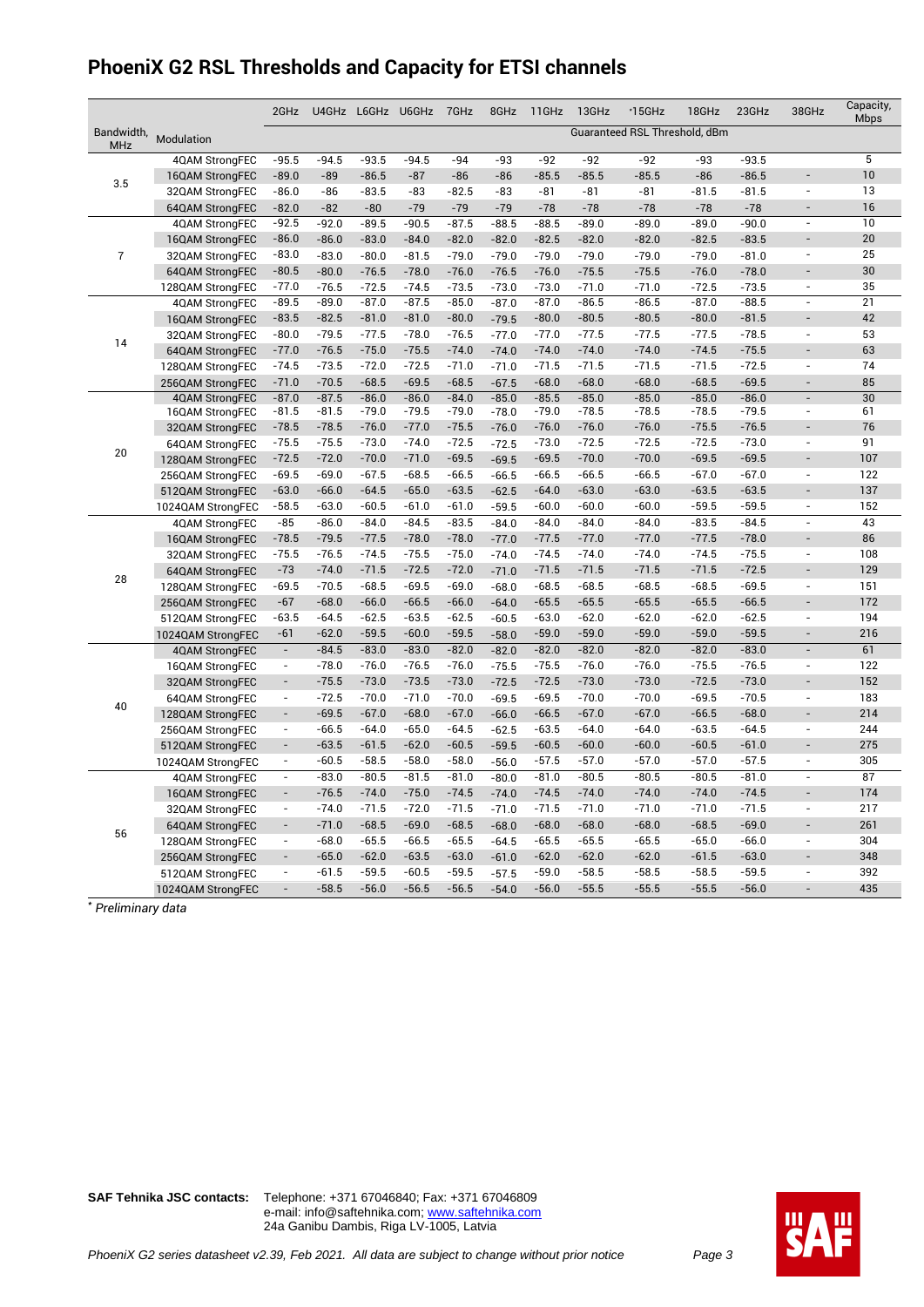# **PhoeniX G2 RSL Thresholds and Capacity for FCC channels**

| Guaranteed RSL Threshold. dBm<br>Bandwidth.<br>Modulation<br><b>MHz</b><br>$-91$<br>$-91$<br>$-91.5$<br>$-94.0$<br>$-93.5$<br>$-91.5$<br>$-91.5$<br>7<br>$-91$<br>$-91$<br>$-90.5$<br>4QAM StrongFEC<br>$-90.5$<br>$\overline{\phantom{m}}$<br>$-87.5$<br>$-87.5$<br>$-85$<br>$-85$<br>$-84.5$<br>$-83.5$<br>$-85$<br>$-84.5$<br>15<br>$-83.5$<br>$-83.5$<br>$-83.5$<br>16QAM StrongFEC<br>$\overline{\phantom{a}}$<br>5<br>$-81.5$<br>$-81.5$<br>$-81.5$<br>$-84.5$<br>$-84.5$<br>$-81.5$<br>$-81.5$<br>18<br>$-81$<br>$-81$<br>$-80.5$<br>$-80.5$<br>32QAM StrongFEC<br>$\overline{\phantom{m}}$<br>$-81.5$<br>$-78.5$<br>$-79$<br>$-78$<br>$-75.5$<br>22<br>$-81.5$<br>$-78$<br>$-78$<br>$-77.5$<br>64QAM StrongFEC<br>$-76$<br>$-76$<br>$\overline{\phantom{a}}$<br>$-90.5$<br>$-88.5$<br>$-88.5$<br>$-87.0$<br>$-88.0$<br>$-88.0$<br>$-88.0$<br>15<br>$-91.5$<br>$-88.5$<br>$-89.0$<br>4QAM StrongFEC<br>$-88.5$<br>$\overline{\phantom{a}}$<br>$-82.5$<br>$-84.5$<br>$-84.5$<br>$-82.0$<br>$-81.0$<br>$-81.5$<br>$-82.5$<br>$-82.5$<br>30<br>$-82.0$<br>$-82.0$<br>$\frac{1}{2}$<br>16QAM StrongFEC<br>$-82.0$<br>$-79.0$<br>$-79.5$<br>$-78.5$<br>$-78.5$<br>$-79.0$<br>$-81.5$<br>$-81.0$<br>$-79.0$<br>$-79.5$<br>38<br>10<br>$-78.5$<br>$-78.5$<br>$\overline{\phantom{a}}$<br>32QAM StrongFEC<br>$-76.5$<br>$-75.5$<br>$-78.5$<br>$-78.5$<br>$-76.0$<br>$-75.5$<br>$-76.0$<br>$-76.5$<br>45<br>$-76.0$<br>$-75.5$<br>$-75.5$<br>64QAM StrongFEC<br>$\overline{\phantom{a}}$<br>$-75.5$<br>$-75.5$<br>$-73.5$<br>$-73.5$<br>$-73.0$<br>$-72.5$<br>$-72.5$<br>$-74.0$<br>53<br>$-72.0$<br>$-72.5$<br>128QAM StrongFEC<br>$-72.5$<br>$\overline{\phantom{a}}$<br>$-86.0$<br>30<br>$-87.5$<br>$-86.0$<br>$-84.0$<br>$-85.5$<br>$-85.0$<br>$-86.0$<br>$-87.0$<br>$-85.0$<br>$-85.0$<br>$-85.0$<br>$\overline{\phantom{a}}$<br>4QAM StrongFEC<br>$-81.5$<br>$-79.0$<br>$-79.5$<br>$-79.0$<br>$-79.0$<br>$-78.5$<br>$-79.5$<br>61<br>$-81.5$<br>$-78.0$<br>$-78.5$<br>16QAM StrongFEC<br>$-78.5$<br>$\overline{\phantom{m}}$<br>$-76.0$<br>$-77.0$<br>$-75.5$<br>$-76.0$<br>$-76.5$<br>$-78.5$<br>$-78.5$<br>$-76.0$<br>$-75.5$<br>76<br>$-76.0$<br>32QAM StrongFEC<br>$-76.0$<br>$\overline{\phantom{a}}$<br>$-72.5$<br>$-75.5$<br>$-75.5$<br>$-73.0$<br>$-74.0$<br>$-73.0$<br>$-72.5$<br>$-73.0$<br>91<br>20<br>$-72.5$<br>$-72.5$<br>$-72.5$<br>$\blacksquare$<br>64QAM StrongFEC<br>$-70.0$<br>$-71.0$<br>$-69.5$<br>$-69.5$<br>$-69.5$<br>$-69.5$<br>107<br>$-72.5$<br>$-72.0$<br>$-69.5$<br>$-70.0$<br>$-70.0$<br>$\overline{\phantom{a}}$<br>128QAM StrongFEC<br>$-67.5$<br>$-68.5$<br>$-66.5$<br>$-69.5$<br>$-69.0$<br>$-66.5$<br>$-67.0$<br>$-67.0$<br>122<br>$-66.5$<br>$-66.5$<br>256QAM StrongFEC<br>$-66.5$<br>$\overline{\phantom{a}}$<br>$-64.5$<br>$-65.0$<br>$-64.0$<br>$-66.5$<br>$-66.0$<br>$-63.5$<br>$-63.5$<br>$-63.5$<br>$-62.5$<br>$-63.0$<br>$-63.0$<br>137<br>512QAM StrongFEC<br>$\overline{\phantom{a}}$<br>$-60.0$<br>$-59.5$<br>$-63.0$<br>$-63.0$<br>$-60.5$<br>$-61.0$<br>$-61.0$<br>$-59.5$<br>152<br>$-59.5$<br>$-60.0$<br>$-60.0$<br>$\overline{\phantom{m}}$<br>1024QAM StrongFEC<br>$-86.5$<br>$-84.5$<br>$-85.0$<br>$-83.5$<br>$-85.0$<br>$-84.0$<br>$-84.5$<br>37<br>$-86.0$<br>$-84.5$<br>$-84.5$<br>$-84.5$<br>$\frac{1}{2}$<br>4QAM StrongFEC<br>$-80.5$<br>$-80.5$<br>$-78.0$<br>$-79.0$<br>$-78.0$<br>$-78.0$<br>$-78.0$<br>$-78.0$<br>74<br>$-78.0$<br>$-78.0$<br>16QAM StrongFEC<br>$-78.0$<br>$\overline{\phantom{a}}$<br>$-75.5$<br>$-75.0$<br>$-75.5$<br>$-75.0$<br>93<br>$-77.5$<br>$-77.5$<br>$-75.0$<br>$-75.0$<br>$-75.0$<br>32QAM StrongFEC<br>$-75.0$<br>$-75.0$<br>$\overline{\phantom{a}}$<br>$-73.0$<br>$-74.5$<br>$-72.0$<br>$-72.0$<br>$-72.0$<br>$-71.5$<br>$-72.0$<br>111<br>$-74.5$<br>$-72.0$<br>$-72.0$<br>$-72.0$<br>$\overline{\phantom{a}}$<br>64QAM StrongFEC<br>25<br>$-71.5$<br>$-69.0$<br>$-70.0$<br>$-69.5$<br>$-69.0$<br>$-69.0$<br>$-69.0$<br>$-69.5$<br>130<br>$-72.0$<br>$-69.0$<br>$-69.0$<br>128QAM StrongFEC<br>$\overline{a}$<br>$-66.5$<br>$-67.0$<br>$-66.5$<br>$-66.0$<br>$-66.0$<br>$-68.5$<br>$-68.5$<br>$-66.5$<br>148<br>$-64.5$<br>$-66.0$<br>256QAM StrongFEC<br>$-66.0$<br>$\overline{\phantom{a}}$<br>$-64.0$<br>$-65.5$<br>$-65.5$<br>$-63.5$<br>$-63.0$<br>$-61.5$<br>$-63.0$<br>$-63.0$<br>$-63.5$<br>167<br>$-62.5$<br>$-62.5$<br>512QAM StrongFEC<br>$\overline{\phantom{m}}$<br>$-62.5$<br>$-62.5$<br>$-60.0$<br>$-61.0$<br>$-60.0$<br>$-59.5$<br>$-59.5$<br>$-59.5$<br>186<br>$-58.5$<br>$-59.5$<br>1024QAM StrongFEC<br>$-59.5$<br>$\overline{\phantom{a}}$<br>$-85.5$<br>$-83.5$<br>$-84.0$<br>$-82.5$<br>$-83.0$<br>$-83.5$<br>$-84.5$<br>45<br>$-86.0$<br>$-83.5$<br>$-83.5$<br>$-83.5$<br>$\overline{\phantom{a}}$<br>4QAM StrongFEC<br>$-77.0$<br>$-78.0$<br>$-77.5$<br>$-76.5$<br>$-77.0$<br>$-77.5$<br>91<br>$-79.5$<br>$-79.5$<br>$-76.5$<br>$-77.0$<br>$-77.0$<br>16QAM StrongFEC<br>$\overline{\phantom{a}}$<br>$-74.0$<br>$-75.0$<br>$-74.0$<br>$-76.5$<br>$-76.5$<br>$-74.0$<br>$-74.5$<br>$-74.5$<br>114<br>$-73.5$<br>$-74.0$<br>32QAM StrongFEC<br>$-74.0$<br>$\overline{\phantom{a}}$<br>$-73.5$<br>$-71.0$<br>$-72.0$<br>$-71.5$<br>$-73.5$<br>$-71.0$<br>$-70.5$<br>$-71.0$<br>$-70.5$<br>$-71.5$<br>137<br>$-71.0$<br>$\overline{a}$<br>64QAM StrongFEC<br>30<br>$-70.5$<br>$-68.5$<br>$-69.5$<br>$-68.5$<br>$-68.0$<br>$-68.0$<br>$-71.0$<br>$-68.0$<br>$-68.0$<br>$-68.0$<br>$-69.0$<br>160<br>128QAM StrongFEC<br>$\overline{\phantom{a}}$<br>$-66.0$<br>$-66.0$<br>$-67.5$<br>$-65.5$<br>$-63.5$<br>$-64.5$<br>$-64.5$<br>$-66.0$<br>183<br>$-68.0$<br>$-65.0$<br>$-65.0$<br>256QAM StrongFEC<br>$\overline{\phantom{m}}$<br>$-63.0$<br>$-65.0$<br>$-64.5$<br>$-62.5$<br>$-61.5$<br>$-61.5$<br>$-61.5$<br>$-62.5$<br>206<br>$-60.5$<br>$-61.5$<br>512QAM StrongFEC<br>$-61.5$<br>$\overline{\phantom{a}}$<br>$-61.5$<br>$-59.0$<br>$-59.5$<br>$-59.5$<br>$-57.5$<br>$-58.5$<br>$-59.0$<br>$-58.5$<br>229<br>$-61.0$<br>$-58.5$<br>$-58.5$<br>1024QAM StrongFEC<br>$\overline{\phantom{m}}$<br>$-83.0$<br>$-82.0$<br>$-84.5$<br>$-83.0$<br>$-82.0$<br>$-82.0$<br>$-83.0$<br>61<br>$\overline{\phantom{a}}$<br>$-82.0$<br>$-82.0$<br>$\frac{1}{2}$<br>$-82.0$<br>4QAM StrongFEC<br>$-76.5$<br>$-76.0$<br>$-78.0$<br>$-76.0$<br>$-75.5$<br>$-75.5$<br>$-76.5$<br>122<br>$-75.5$<br>$-76.0$<br>$\overline{\phantom{a}}$<br>$-76.0$<br>$\overline{\phantom{a}}$<br>16QAM StrongFEC<br>$-73.5$<br>$-75.5$<br>$-73.0$<br>$-73.0$<br>$-72.5$<br>$-72.5$<br>$-72.5$<br>$-73.0$<br>$\frac{1}{2}$<br>152<br>$\overline{\phantom{a}}$<br>$-73.0$<br>$-73.0$<br>32QAM StrongFEC<br>$-72.5$<br>$-70.0$<br>$-71.0$<br>$-70.0$<br>$-69.5$<br>$-69.5$<br>$-70.5$<br>183<br>$-69.5$<br>$-70.0$<br>64QAM StrongFEC<br>$\overline{\phantom{a}}$<br>$-70.0$<br>$\overline{\phantom{a}}$<br>40<br>$-69.5$<br>$-67.0$<br>$-68.0$<br>$-67.0$<br>$-66.5$<br>$-66.5$<br>$-68.0$<br>214<br>$-66.0$<br>$-67.0$<br>128QAM StrongFEC<br>$-67.0$<br>$\overline{\phantom{m}}$<br>$\overline{\phantom{a}}$<br>$-65.0$<br>$-63.5$<br>$-66.5$<br>$-64.0$<br>$-64.5$<br>$-62.5$<br>$-63.5$<br>$-64.5$<br>244<br>$-64.0$<br>256QAM StrongFEC<br>$\overline{\phantom{a}}$<br>$-64.0$<br>$\overline{a}$<br>$-62.0$<br>$-60.5$<br>$-63.5$<br>$-61.5$<br>$-60.5$<br>$-60.5$<br>$-61.0$<br>275<br>$\overline{\phantom{a}}$<br>$-59.5$<br>$\frac{1}{2}$<br>$-60.0$<br>$-60.0$<br>512QAM StrongFEC<br>$-60.5$<br>$-58.5$<br>$-58.0$<br>$-58.0$<br>$-57.5$<br>$-57.0$<br>$-57.5$<br>305<br>$-56.0$<br>1024QAM StrongFEC<br>$-57.0$<br>$-57.0$<br>$\overline{\phantom{0}}$<br>$-83.5$<br>$-81.5$<br>$-82.0$<br>$-81.5$<br>$-81.0$<br>$-82.0$<br>75<br>$-81.0$<br>$-81.0$<br>-81.0<br>$\overline{\phantom{a}}$<br>4QAM StrongFEC<br>$\overline{\phantom{a}}$<br>$-81.0$<br>$-75.5$<br>$-75.0$<br>$-77.5$<br>$-75.0$<br>$-74.5$<br>$-74.5$<br>$-74.5$<br>$-75.0$<br>$\overline{\phantom{a}}$<br>151<br>16QAM StrongFEC<br>$\overline{\phantom{a}}$<br>$-74.5$<br>$-74.5$<br>$-73.0$<br>$-72.0$<br>$-74.5$<br>$-72.0$<br>$-71.5$<br>$-71.5$<br>$-72.5$<br>189<br>$-71.0$<br>$\overline{\phantom{a}}$<br>32QAM StrongFEC<br>$\overline{\phantom{a}}$<br>$-72.0$<br>$-72.0$<br>$-71.5$<br>$-69.0$<br>$-70.0$<br>$-69.0$<br>$-68.5$<br>$-68.5$<br>$-68.5$<br>$-69.0$<br>227<br>$-69.0$<br>$-69.0$<br>64QAM StrongFEC<br>$\blacksquare$<br>$\overline{\phantom{a}}$<br>50<br>$-67.0$<br>$-66.0$<br>$-68.5$<br>$-66.0$<br>$-65.5$<br>$-65.5$<br>$-67.0$<br>265<br>$-65.0$<br>$-66.0$<br>$\overline{\phantom{a}}$<br>128QAM StrongFEC<br>$\overline{\phantom{a}}$<br>$-66.0$<br>$-65.5$<br>$-63.0$<br>$-64.0$<br>$-63.5$<br>$-62.5$<br>$-62.5$<br>$-63.5$<br>303<br>$\blacksquare$<br>$-61.5$<br>$-63.0$<br>$\overline{\phantom{a}}$<br>256QAM StrongFEC<br>$-63.0$<br>$-60.0$<br>$-62.5$<br>$-60.5$<br>$-61.0$<br>$-60.0$<br>$-59.5$<br>$-60.5$<br>341<br>$-58.5$<br>$-59.5$<br>$\overline{\phantom{a}}$<br>512QAM StrongFEC<br>$\overline{\phantom{a}}$<br>$-59.5$<br>$-59.5$<br>$-57.0$<br>$-57.0$<br>$-56.5$<br>$-56.5$<br>$-56.5$<br>$-57.5$<br>379<br>1024QAM StrongFEC<br>$\overline{\phantom{a}}$<br>$-55.0$<br>$-56.0$<br>$-56.0$<br>$\overline{\phantom{a}}$<br>$-80.5$<br>$-79.5$<br>$-81.0$<br>$-80.5$<br>$\blacksquare$<br>4QAM StrongFEC<br>$\overline{\phantom{a}}$<br>$-82.5$<br>$-81.0$<br>$-81.0$<br>$-80.0$<br>$-80.0$<br>$-81.0$<br>90<br>$-74.0$<br>$-74.0$<br>$-73.0$<br>16QAM StrongFEC<br>$-76.5$<br>$-74.0$<br>$-74.5$<br>$-73.5$<br>$-73.5$<br>$-73.5$<br>$-74.5$<br>$\overline{\phantom{a}}$<br>180<br>$\overline{\phantom{a}}$<br>$-71.5$<br>$-70.0$<br>$-71.5$<br>32QAM StrongFEC<br>$-73.5$<br>$-71.0$<br>$-71.0$<br>$-70.0$<br>$-70.0$<br>$-70.5$<br>$-72.0$<br>$\overline{\phantom{a}}$<br>226<br>$\overline{\phantom{a}}$<br>64QAM StrongFEC<br>$-70.5$<br>$-68.5$<br>$-68.5$<br>$-68.0$<br>$-67.5$<br>$-67.5$<br>$-67.5$<br>$-67.5$<br>$-68.0$<br>$-69.0$<br>$\overline{\phantom{a}}$<br>271<br>$\overline{\phantom{a}}$<br>60<br>$-65.5$<br>$-63.5$<br>$-65.0$<br>$-64.0$<br>$-64.5$<br>$-65.0$<br>$-65.0$<br>$\overline{\phantom{a}}$<br>128QAM StrongFEC<br>$-67.5$<br>$-65.0$<br>$-66.0$<br>316<br>$\overline{\phantom{a}}$<br>$-62.5$<br>$-60.5$<br>$-62.0$<br>256QAM StrongFEC<br>$-65.0$<br>$-62.5$<br>$-62.5$<br>$-61.5$<br>$-61.5$<br>$-61.5$<br>$-63.0$<br>$\overline{\phantom{a}}$<br>361<br>$\overline{\phantom{a}}$<br>512QAM StrongFEC<br>$-59.5$<br>$-59.5$<br>$-59.0$<br>$-57.5$<br>$-59.0$<br>$-58.0$<br>$-58.0$<br>$-58.5$<br>$-59.5$<br>407<br>$-61.5$<br>$\overline{\phantom{a}}$<br>$\overline{\phantom{a}}$<br>1024QAM StrongFEC<br>$-58.5$<br>$-56.5$<br>$-56.5$<br>$-56.0$<br>$-53.5$<br>$-55.5$<br>$-55.0$<br>$-55.0$<br>$-55.5$<br>$-56.0$<br>452<br>$\overline{\phantom{a}}$<br>$\overline{\phantom{0}}$<br>$-78$<br>$-80$<br>$-80$<br>$-80$<br>$-77.5$<br>$\blacksquare$<br>4QAM StrongFEC<br>$-80$<br>$-79$<br>$-79$<br>$-80$<br>$-81$<br>111<br>$\overline{\phantom{a}}$<br>16QAM StrongFEC<br>$-72.5$<br>$-73.5$<br>$-72.5$<br>$-72.5$<br>$-71.5$<br>$-72.5$<br>$-72.5$<br>$-73.5$<br>$-74$<br>222<br>$-71.5$<br>$\overline{\phantom{a}}$<br>$\overline{\phantom{a}}$<br>$-71$<br>$\blacksquare$<br>32QAM StrongFEC<br>$\blacksquare$<br>$-69$<br>$-70$<br>$-70.5$<br>$-69.5$<br>$-69.5$<br>$-68.5$<br>$-69.5$<br>$-69.5$<br>$-71$<br>277<br>80<br>$-66.5$<br>$-66.5$<br>$-65.5$<br>64QAM StrongFEC<br>$-67$<br>$-67.5$<br>$-66.5$<br>$-66.5$<br>$-66.5$<br>$-67.5$<br>$-68.5$<br>$\overline{\phantom{a}}$<br>333<br>$\overline{\phantom{a}}$<br>128QAM StrongFEC<br>$-64$<br>$-64$<br>$-64.5$<br>$-63.5$<br>$-63.5$<br>$-62.5$<br>$-63.5$<br>$-63.5$<br>$-64.5$<br>$-65.5$<br>$\overline{\phantom{a}}$<br>388<br>$\overline{\phantom{a}}$ |  |                  | 2GHz                     |         | U4GHz L6GHz U6GHz |       | 7GHz  | 8GHz  | 11GHz | 13GHz   | $*15GHz$ | 18GHz | 23GHz | 38GHz                    | Capacity.<br><b>Mbps</b> |
|-------------------------------------------------------------------------------------------------------------------------------------------------------------------------------------------------------------------------------------------------------------------------------------------------------------------------------------------------------------------------------------------------------------------------------------------------------------------------------------------------------------------------------------------------------------------------------------------------------------------------------------------------------------------------------------------------------------------------------------------------------------------------------------------------------------------------------------------------------------------------------------------------------------------------------------------------------------------------------------------------------------------------------------------------------------------------------------------------------------------------------------------------------------------------------------------------------------------------------------------------------------------------------------------------------------------------------------------------------------------------------------------------------------------------------------------------------------------------------------------------------------------------------------------------------------------------------------------------------------------------------------------------------------------------------------------------------------------------------------------------------------------------------------------------------------------------------------------------------------------------------------------------------------------------------------------------------------------------------------------------------------------------------------------------------------------------------------------------------------------------------------------------------------------------------------------------------------------------------------------------------------------------------------------------------------------------------------------------------------------------------------------------------------------------------------------------------------------------------------------------------------------------------------------------------------------------------------------------------------------------------------------------------------------------------------------------------------------------------------------------------------------------------------------------------------------------------------------------------------------------------------------------------------------------------------------------------------------------------------------------------------------------------------------------------------------------------------------------------------------------------------------------------------------------------------------------------------------------------------------------------------------------------------------------------------------------------------------------------------------------------------------------------------------------------------------------------------------------------------------------------------------------------------------------------------------------------------------------------------------------------------------------------------------------------------------------------------------------------------------------------------------------------------------------------------------------------------------------------------------------------------------------------------------------------------------------------------------------------------------------------------------------------------------------------------------------------------------------------------------------------------------------------------------------------------------------------------------------------------------------------------------------------------------------------------------------------------------------------------------------------------------------------------------------------------------------------------------------------------------------------------------------------------------------------------------------------------------------------------------------------------------------------------------------------------------------------------------------------------------------------------------------------------------------------------------------------------------------------------------------------------------------------------------------------------------------------------------------------------------------------------------------------------------------------------------------------------------------------------------------------------------------------------------------------------------------------------------------------------------------------------------------------------------------------------------------------------------------------------------------------------------------------------------------------------------------------------------------------------------------------------------------------------------------------------------------------------------------------------------------------------------------------------------------------------------------------------------------------------------------------------------------------------------------------------------------------------------------------------------------------------------------------------------------------------------------------------------------------------------------------------------------------------------------------------------------------------------------------------------------------------------------------------------------------------------------------------------------------------------------------------------------------------------------------------------------------------------------------------------------------------------------------------------------------------------------------------------------------------------------------------------------------------------------------------------------------------------------------------------------------------------------------------------------------------------------------------------------------------------------------------------------------------------------------------------------------------------------------------------------------------------------------------------------------------------------------------------------------------------------------------------------------------------------------------------------------------------------------------------------------------------------------------------------------------------------------------------------------------------------------------------------------------------------------------------------------------------------------------------------------------------------------------------------------------------------------------------------------------------------------------------------------------------------------------------------------------------------------------------------------------------------------------------------------------------------------------------------------------------------------------------------------------------------------------------------------------------------------------------------------------------------------------------------------------------------------------------------------------------------------------------------------------------------------------------------------------------------------------------------------------------------------------------------------------------------------------------------------------------------------------------------------------------------------------------------------------------------------------------------------------------------------------------------------------------------------------------------------------------------------------------------------------------------------------------------------------------------------------------------------------------------------------------------------------------------------------------------------------------------------------------------------------------------------------------------------------------------------------------------------------------------------------------------------------------------------------------------------------------------------------------------------------------------------------------------------------------------------------------------------------------------------------------------------------------------------------------------------------------------------------------------------------------------------------------------------------------------------------------------------------------------------------------------------------------------------------------------------------------------------------------------------------------------------------------------------------------------------------------------------------------------------------------------------------------------------------------------------------------------------------------------------------------------------------------------------------------------------------------------------------------------------------------------------------------------------------------------------------------------------------------------------------------------------------------------------------------------------------------------------------------------------------------------------------------------------------------------------------------------------------------------------------------------------------------------------------------------------------------------------------------------------------------------------------------------------------------------------------------------------------------------------------------------------------------------------------------------------------------------------------------------------------------------------------------------------------------------------------------------------------------------------------------------------------------------------------------------------------------------------------------------------------------------------------------------------------------------------------------------------------------------------------------------------------------------------------------------------------------------------------------------------------------------------------------------------------------------------------------------------------------------------------------------------------------------------------------------------------------------------------------------------------------------------------------------------------------------------------------------------------------------------------------------------------------------------------------------------------------------------------------------------------------------------------|--|------------------|--------------------------|---------|-------------------|-------|-------|-------|-------|---------|----------|-------|-------|--------------------------|--------------------------|
|                                                                                                                                                                                                                                                                                                                                                                                                                                                                                                                                                                                                                                                                                                                                                                                                                                                                                                                                                                                                                                                                                                                                                                                                                                                                                                                                                                                                                                                                                                                                                                                                                                                                                                                                                                                                                                                                                                                                                                                                                                                                                                                                                                                                                                                                                                                                                                                                                                                                                                                                                                                                                                                                                                                                                                                                                                                                                                                                                                                                                                                                                                                                                                                                                                                                                                                                                                                                                                                                                                                                                                                                                                                                                                                                                                                                                                                                                                                                                                                                                                                                                                                                                                                                                                                                                                                                                                                                                                                                                                                                                                                                                                                                                                                                                                                                                                                                                                                                                                                                                                                                                                                                                                                                                                                                                                                                                                                                                                                                                                                                                                                                                                                                                                                                                                                                                                                                                                                                                                                                                                                                                                                                                                                                                                                                                                                                                                                                                                                                                                                                                                                                                                                                                                                                                                                                                                                                                                                                                                                                                                                                                                                                                                                                                                                                                                                                                                                                                                                                                                                                                                                                                                                                                                                                                                                                                                                                                                                                                                                                                                                                                                                                                                                                                                                                                                                                                                                                                                                                                                                                                                                                                                                                                                                                                                                                                                                                                                                                                                                                                                                                                                                                                                                                                                                                                                                                                                                                                                                                                                                                                                                                                                                                                                                                                                                                                                                                                                                                                                                                                                                                                                                                                                                                                                                                                                                                                                                                                                                                                                                                                                                                                                                                                                                                                                                                                                                                                                                                                                                                                                                                                                                                                                                                                                                                                                                                                                                                                                                                                                                                                                                                                                                                                     |  |                  |                          |         |                   |       |       |       |       |         |          |       |       |                          |                          |
|                                                                                                                                                                                                                                                                                                                                                                                                                                                                                                                                                                                                                                                                                                                                                                                                                                                                                                                                                                                                                                                                                                                                                                                                                                                                                                                                                                                                                                                                                                                                                                                                                                                                                                                                                                                                                                                                                                                                                                                                                                                                                                                                                                                                                                                                                                                                                                                                                                                                                                                                                                                                                                                                                                                                                                                                                                                                                                                                                                                                                                                                                                                                                                                                                                                                                                                                                                                                                                                                                                                                                                                                                                                                                                                                                                                                                                                                                                                                                                                                                                                                                                                                                                                                                                                                                                                                                                                                                                                                                                                                                                                                                                                                                                                                                                                                                                                                                                                                                                                                                                                                                                                                                                                                                                                                                                                                                                                                                                                                                                                                                                                                                                                                                                                                                                                                                                                                                                                                                                                                                                                                                                                                                                                                                                                                                                                                                                                                                                                                                                                                                                                                                                                                                                                                                                                                                                                                                                                                                                                                                                                                                                                                                                                                                                                                                                                                                                                                                                                                                                                                                                                                                                                                                                                                                                                                                                                                                                                                                                                                                                                                                                                                                                                                                                                                                                                                                                                                                                                                                                                                                                                                                                                                                                                                                                                                                                                                                                                                                                                                                                                                                                                                                                                                                                                                                                                                                                                                                                                                                                                                                                                                                                                                                                                                                                                                                                                                                                                                                                                                                                                                                                                                                                                                                                                                                                                                                                                                                                                                                                                                                                                                                                                                                                                                                                                                                                                                                                                                                                                                                                                                                                                                                                                                                                                                                                                                                                                                                                                                                                                                                                                                                                                                                     |  |                  |                          |         |                   |       |       |       |       |         |          |       |       |                          |                          |
|                                                                                                                                                                                                                                                                                                                                                                                                                                                                                                                                                                                                                                                                                                                                                                                                                                                                                                                                                                                                                                                                                                                                                                                                                                                                                                                                                                                                                                                                                                                                                                                                                                                                                                                                                                                                                                                                                                                                                                                                                                                                                                                                                                                                                                                                                                                                                                                                                                                                                                                                                                                                                                                                                                                                                                                                                                                                                                                                                                                                                                                                                                                                                                                                                                                                                                                                                                                                                                                                                                                                                                                                                                                                                                                                                                                                                                                                                                                                                                                                                                                                                                                                                                                                                                                                                                                                                                                                                                                                                                                                                                                                                                                                                                                                                                                                                                                                                                                                                                                                                                                                                                                                                                                                                                                                                                                                                                                                                                                                                                                                                                                                                                                                                                                                                                                                                                                                                                                                                                                                                                                                                                                                                                                                                                                                                                                                                                                                                                                                                                                                                                                                                                                                                                                                                                                                                                                                                                                                                                                                                                                                                                                                                                                                                                                                                                                                                                                                                                                                                                                                                                                                                                                                                                                                                                                                                                                                                                                                                                                                                                                                                                                                                                                                                                                                                                                                                                                                                                                                                                                                                                                                                                                                                                                                                                                                                                                                                                                                                                                                                                                                                                                                                                                                                                                                                                                                                                                                                                                                                                                                                                                                                                                                                                                                                                                                                                                                                                                                                                                                                                                                                                                                                                                                                                                                                                                                                                                                                                                                                                                                                                                                                                                                                                                                                                                                                                                                                                                                                                                                                                                                                                                                                                                                                                                                                                                                                                                                                                                                                                                                                                                                                                                                                     |  |                  |                          |         |                   |       |       |       |       |         |          |       |       |                          |                          |
|                                                                                                                                                                                                                                                                                                                                                                                                                                                                                                                                                                                                                                                                                                                                                                                                                                                                                                                                                                                                                                                                                                                                                                                                                                                                                                                                                                                                                                                                                                                                                                                                                                                                                                                                                                                                                                                                                                                                                                                                                                                                                                                                                                                                                                                                                                                                                                                                                                                                                                                                                                                                                                                                                                                                                                                                                                                                                                                                                                                                                                                                                                                                                                                                                                                                                                                                                                                                                                                                                                                                                                                                                                                                                                                                                                                                                                                                                                                                                                                                                                                                                                                                                                                                                                                                                                                                                                                                                                                                                                                                                                                                                                                                                                                                                                                                                                                                                                                                                                                                                                                                                                                                                                                                                                                                                                                                                                                                                                                                                                                                                                                                                                                                                                                                                                                                                                                                                                                                                                                                                                                                                                                                                                                                                                                                                                                                                                                                                                                                                                                                                                                                                                                                                                                                                                                                                                                                                                                                                                                                                                                                                                                                                                                                                                                                                                                                                                                                                                                                                                                                                                                                                                                                                                                                                                                                                                                                                                                                                                                                                                                                                                                                                                                                                                                                                                                                                                                                                                                                                                                                                                                                                                                                                                                                                                                                                                                                                                                                                                                                                                                                                                                                                                                                                                                                                                                                                                                                                                                                                                                                                                                                                                                                                                                                                                                                                                                                                                                                                                                                                                                                                                                                                                                                                                                                                                                                                                                                                                                                                                                                                                                                                                                                                                                                                                                                                                                                                                                                                                                                                                                                                                                                                                                                                                                                                                                                                                                                                                                                                                                                                                                                                                                                                     |  |                  |                          |         |                   |       |       |       |       |         |          |       |       |                          |                          |
|                                                                                                                                                                                                                                                                                                                                                                                                                                                                                                                                                                                                                                                                                                                                                                                                                                                                                                                                                                                                                                                                                                                                                                                                                                                                                                                                                                                                                                                                                                                                                                                                                                                                                                                                                                                                                                                                                                                                                                                                                                                                                                                                                                                                                                                                                                                                                                                                                                                                                                                                                                                                                                                                                                                                                                                                                                                                                                                                                                                                                                                                                                                                                                                                                                                                                                                                                                                                                                                                                                                                                                                                                                                                                                                                                                                                                                                                                                                                                                                                                                                                                                                                                                                                                                                                                                                                                                                                                                                                                                                                                                                                                                                                                                                                                                                                                                                                                                                                                                                                                                                                                                                                                                                                                                                                                                                                                                                                                                                                                                                                                                                                                                                                                                                                                                                                                                                                                                                                                                                                                                                                                                                                                                                                                                                                                                                                                                                                                                                                                                                                                                                                                                                                                                                                                                                                                                                                                                                                                                                                                                                                                                                                                                                                                                                                                                                                                                                                                                                                                                                                                                                                                                                                                                                                                                                                                                                                                                                                                                                                                                                                                                                                                                                                                                                                                                                                                                                                                                                                                                                                                                                                                                                                                                                                                                                                                                                                                                                                                                                                                                                                                                                                                                                                                                                                                                                                                                                                                                                                                                                                                                                                                                                                                                                                                                                                                                                                                                                                                                                                                                                                                                                                                                                                                                                                                                                                                                                                                                                                                                                                                                                                                                                                                                                                                                                                                                                                                                                                                                                                                                                                                                                                                                                                                                                                                                                                                                                                                                                                                                                                                                                                                                                                                     |  |                  |                          |         |                   |       |       |       |       |         |          |       |       |                          |                          |
|                                                                                                                                                                                                                                                                                                                                                                                                                                                                                                                                                                                                                                                                                                                                                                                                                                                                                                                                                                                                                                                                                                                                                                                                                                                                                                                                                                                                                                                                                                                                                                                                                                                                                                                                                                                                                                                                                                                                                                                                                                                                                                                                                                                                                                                                                                                                                                                                                                                                                                                                                                                                                                                                                                                                                                                                                                                                                                                                                                                                                                                                                                                                                                                                                                                                                                                                                                                                                                                                                                                                                                                                                                                                                                                                                                                                                                                                                                                                                                                                                                                                                                                                                                                                                                                                                                                                                                                                                                                                                                                                                                                                                                                                                                                                                                                                                                                                                                                                                                                                                                                                                                                                                                                                                                                                                                                                                                                                                                                                                                                                                                                                                                                                                                                                                                                                                                                                                                                                                                                                                                                                                                                                                                                                                                                                                                                                                                                                                                                                                                                                                                                                                                                                                                                                                                                                                                                                                                                                                                                                                                                                                                                                                                                                                                                                                                                                                                                                                                                                                                                                                                                                                                                                                                                                                                                                                                                                                                                                                                                                                                                                                                                                                                                                                                                                                                                                                                                                                                                                                                                                                                                                                                                                                                                                                                                                                                                                                                                                                                                                                                                                                                                                                                                                                                                                                                                                                                                                                                                                                                                                                                                                                                                                                                                                                                                                                                                                                                                                                                                                                                                                                                                                                                                                                                                                                                                                                                                                                                                                                                                                                                                                                                                                                                                                                                                                                                                                                                                                                                                                                                                                                                                                                                                                                                                                                                                                                                                                                                                                                                                                                                                                                                                                                     |  |                  |                          |         |                   |       |       |       |       |         |          |       |       |                          |                          |
|                                                                                                                                                                                                                                                                                                                                                                                                                                                                                                                                                                                                                                                                                                                                                                                                                                                                                                                                                                                                                                                                                                                                                                                                                                                                                                                                                                                                                                                                                                                                                                                                                                                                                                                                                                                                                                                                                                                                                                                                                                                                                                                                                                                                                                                                                                                                                                                                                                                                                                                                                                                                                                                                                                                                                                                                                                                                                                                                                                                                                                                                                                                                                                                                                                                                                                                                                                                                                                                                                                                                                                                                                                                                                                                                                                                                                                                                                                                                                                                                                                                                                                                                                                                                                                                                                                                                                                                                                                                                                                                                                                                                                                                                                                                                                                                                                                                                                                                                                                                                                                                                                                                                                                                                                                                                                                                                                                                                                                                                                                                                                                                                                                                                                                                                                                                                                                                                                                                                                                                                                                                                                                                                                                                                                                                                                                                                                                                                                                                                                                                                                                                                                                                                                                                                                                                                                                                                                                                                                                                                                                                                                                                                                                                                                                                                                                                                                                                                                                                                                                                                                                                                                                                                                                                                                                                                                                                                                                                                                                                                                                                                                                                                                                                                                                                                                                                                                                                                                                                                                                                                                                                                                                                                                                                                                                                                                                                                                                                                                                                                                                                                                                                                                                                                                                                                                                                                                                                                                                                                                                                                                                                                                                                                                                                                                                                                                                                                                                                                                                                                                                                                                                                                                                                                                                                                                                                                                                                                                                                                                                                                                                                                                                                                                                                                                                                                                                                                                                                                                                                                                                                                                                                                                                                                                                                                                                                                                                                                                                                                                                                                                                                                                                                                                     |  |                  |                          |         |                   |       |       |       |       |         |          |       |       |                          |                          |
|                                                                                                                                                                                                                                                                                                                                                                                                                                                                                                                                                                                                                                                                                                                                                                                                                                                                                                                                                                                                                                                                                                                                                                                                                                                                                                                                                                                                                                                                                                                                                                                                                                                                                                                                                                                                                                                                                                                                                                                                                                                                                                                                                                                                                                                                                                                                                                                                                                                                                                                                                                                                                                                                                                                                                                                                                                                                                                                                                                                                                                                                                                                                                                                                                                                                                                                                                                                                                                                                                                                                                                                                                                                                                                                                                                                                                                                                                                                                                                                                                                                                                                                                                                                                                                                                                                                                                                                                                                                                                                                                                                                                                                                                                                                                                                                                                                                                                                                                                                                                                                                                                                                                                                                                                                                                                                                                                                                                                                                                                                                                                                                                                                                                                                                                                                                                                                                                                                                                                                                                                                                                                                                                                                                                                                                                                                                                                                                                                                                                                                                                                                                                                                                                                                                                                                                                                                                                                                                                                                                                                                                                                                                                                                                                                                                                                                                                                                                                                                                                                                                                                                                                                                                                                                                                                                                                                                                                                                                                                                                                                                                                                                                                                                                                                                                                                                                                                                                                                                                                                                                                                                                                                                                                                                                                                                                                                                                                                                                                                                                                                                                                                                                                                                                                                                                                                                                                                                                                                                                                                                                                                                                                                                                                                                                                                                                                                                                                                                                                                                                                                                                                                                                                                                                                                                                                                                                                                                                                                                                                                                                                                                                                                                                                                                                                                                                                                                                                                                                                                                                                                                                                                                                                                                                                                                                                                                                                                                                                                                                                                                                                                                                                                                                                                     |  |                  |                          |         |                   |       |       |       |       |         |          |       |       |                          |                          |
|                                                                                                                                                                                                                                                                                                                                                                                                                                                                                                                                                                                                                                                                                                                                                                                                                                                                                                                                                                                                                                                                                                                                                                                                                                                                                                                                                                                                                                                                                                                                                                                                                                                                                                                                                                                                                                                                                                                                                                                                                                                                                                                                                                                                                                                                                                                                                                                                                                                                                                                                                                                                                                                                                                                                                                                                                                                                                                                                                                                                                                                                                                                                                                                                                                                                                                                                                                                                                                                                                                                                                                                                                                                                                                                                                                                                                                                                                                                                                                                                                                                                                                                                                                                                                                                                                                                                                                                                                                                                                                                                                                                                                                                                                                                                                                                                                                                                                                                                                                                                                                                                                                                                                                                                                                                                                                                                                                                                                                                                                                                                                                                                                                                                                                                                                                                                                                                                                                                                                                                                                                                                                                                                                                                                                                                                                                                                                                                                                                                                                                                                                                                                                                                                                                                                                                                                                                                                                                                                                                                                                                                                                                                                                                                                                                                                                                                                                                                                                                                                                                                                                                                                                                                                                                                                                                                                                                                                                                                                                                                                                                                                                                                                                                                                                                                                                                                                                                                                                                                                                                                                                                                                                                                                                                                                                                                                                                                                                                                                                                                                                                                                                                                                                                                                                                                                                                                                                                                                                                                                                                                                                                                                                                                                                                                                                                                                                                                                                                                                                                                                                                                                                                                                                                                                                                                                                                                                                                                                                                                                                                                                                                                                                                                                                                                                                                                                                                                                                                                                                                                                                                                                                                                                                                                                                                                                                                                                                                                                                                                                                                                                                                                                                                                                                     |  |                  |                          |         |                   |       |       |       |       |         |          |       |       |                          |                          |
|                                                                                                                                                                                                                                                                                                                                                                                                                                                                                                                                                                                                                                                                                                                                                                                                                                                                                                                                                                                                                                                                                                                                                                                                                                                                                                                                                                                                                                                                                                                                                                                                                                                                                                                                                                                                                                                                                                                                                                                                                                                                                                                                                                                                                                                                                                                                                                                                                                                                                                                                                                                                                                                                                                                                                                                                                                                                                                                                                                                                                                                                                                                                                                                                                                                                                                                                                                                                                                                                                                                                                                                                                                                                                                                                                                                                                                                                                                                                                                                                                                                                                                                                                                                                                                                                                                                                                                                                                                                                                                                                                                                                                                                                                                                                                                                                                                                                                                                                                                                                                                                                                                                                                                                                                                                                                                                                                                                                                                                                                                                                                                                                                                                                                                                                                                                                                                                                                                                                                                                                                                                                                                                                                                                                                                                                                                                                                                                                                                                                                                                                                                                                                                                                                                                                                                                                                                                                                                                                                                                                                                                                                                                                                                                                                                                                                                                                                                                                                                                                                                                                                                                                                                                                                                                                                                                                                                                                                                                                                                                                                                                                                                                                                                                                                                                                                                                                                                                                                                                                                                                                                                                                                                                                                                                                                                                                                                                                                                                                                                                                                                                                                                                                                                                                                                                                                                                                                                                                                                                                                                                                                                                                                                                                                                                                                                                                                                                                                                                                                                                                                                                                                                                                                                                                                                                                                                                                                                                                                                                                                                                                                                                                                                                                                                                                                                                                                                                                                                                                                                                                                                                                                                                                                                                                                                                                                                                                                                                                                                                                                                                                                                                                                                                                                     |  |                  |                          |         |                   |       |       |       |       |         |          |       |       |                          |                          |
|                                                                                                                                                                                                                                                                                                                                                                                                                                                                                                                                                                                                                                                                                                                                                                                                                                                                                                                                                                                                                                                                                                                                                                                                                                                                                                                                                                                                                                                                                                                                                                                                                                                                                                                                                                                                                                                                                                                                                                                                                                                                                                                                                                                                                                                                                                                                                                                                                                                                                                                                                                                                                                                                                                                                                                                                                                                                                                                                                                                                                                                                                                                                                                                                                                                                                                                                                                                                                                                                                                                                                                                                                                                                                                                                                                                                                                                                                                                                                                                                                                                                                                                                                                                                                                                                                                                                                                                                                                                                                                                                                                                                                                                                                                                                                                                                                                                                                                                                                                                                                                                                                                                                                                                                                                                                                                                                                                                                                                                                                                                                                                                                                                                                                                                                                                                                                                                                                                                                                                                                                                                                                                                                                                                                                                                                                                                                                                                                                                                                                                                                                                                                                                                                                                                                                                                                                                                                                                                                                                                                                                                                                                                                                                                                                                                                                                                                                                                                                                                                                                                                                                                                                                                                                                                                                                                                                                                                                                                                                                                                                                                                                                                                                                                                                                                                                                                                                                                                                                                                                                                                                                                                                                                                                                                                                                                                                                                                                                                                                                                                                                                                                                                                                                                                                                                                                                                                                                                                                                                                                                                                                                                                                                                                                                                                                                                                                                                                                                                                                                                                                                                                                                                                                                                                                                                                                                                                                                                                                                                                                                                                                                                                                                                                                                                                                                                                                                                                                                                                                                                                                                                                                                                                                                                                                                                                                                                                                                                                                                                                                                                                                                                                                                                                                     |  |                  |                          |         |                   |       |       |       |       |         |          |       |       |                          |                          |
|                                                                                                                                                                                                                                                                                                                                                                                                                                                                                                                                                                                                                                                                                                                                                                                                                                                                                                                                                                                                                                                                                                                                                                                                                                                                                                                                                                                                                                                                                                                                                                                                                                                                                                                                                                                                                                                                                                                                                                                                                                                                                                                                                                                                                                                                                                                                                                                                                                                                                                                                                                                                                                                                                                                                                                                                                                                                                                                                                                                                                                                                                                                                                                                                                                                                                                                                                                                                                                                                                                                                                                                                                                                                                                                                                                                                                                                                                                                                                                                                                                                                                                                                                                                                                                                                                                                                                                                                                                                                                                                                                                                                                                                                                                                                                                                                                                                                                                                                                                                                                                                                                                                                                                                                                                                                                                                                                                                                                                                                                                                                                                                                                                                                                                                                                                                                                                                                                                                                                                                                                                                                                                                                                                                                                                                                                                                                                                                                                                                                                                                                                                                                                                                                                                                                                                                                                                                                                                                                                                                                                                                                                                                                                                                                                                                                                                                                                                                                                                                                                                                                                                                                                                                                                                                                                                                                                                                                                                                                                                                                                                                                                                                                                                                                                                                                                                                                                                                                                                                                                                                                                                                                                                                                                                                                                                                                                                                                                                                                                                                                                                                                                                                                                                                                                                                                                                                                                                                                                                                                                                                                                                                                                                                                                                                                                                                                                                                                                                                                                                                                                                                                                                                                                                                                                                                                                                                                                                                                                                                                                                                                                                                                                                                                                                                                                                                                                                                                                                                                                                                                                                                                                                                                                                                                                                                                                                                                                                                                                                                                                                                                                                                                                                                                                     |  |                  |                          |         |                   |       |       |       |       |         |          |       |       |                          |                          |
|                                                                                                                                                                                                                                                                                                                                                                                                                                                                                                                                                                                                                                                                                                                                                                                                                                                                                                                                                                                                                                                                                                                                                                                                                                                                                                                                                                                                                                                                                                                                                                                                                                                                                                                                                                                                                                                                                                                                                                                                                                                                                                                                                                                                                                                                                                                                                                                                                                                                                                                                                                                                                                                                                                                                                                                                                                                                                                                                                                                                                                                                                                                                                                                                                                                                                                                                                                                                                                                                                                                                                                                                                                                                                                                                                                                                                                                                                                                                                                                                                                                                                                                                                                                                                                                                                                                                                                                                                                                                                                                                                                                                                                                                                                                                                                                                                                                                                                                                                                                                                                                                                                                                                                                                                                                                                                                                                                                                                                                                                                                                                                                                                                                                                                                                                                                                                                                                                                                                                                                                                                                                                                                                                                                                                                                                                                                                                                                                                                                                                                                                                                                                                                                                                                                                                                                                                                                                                                                                                                                                                                                                                                                                                                                                                                                                                                                                                                                                                                                                                                                                                                                                                                                                                                                                                                                                                                                                                                                                                                                                                                                                                                                                                                                                                                                                                                                                                                                                                                                                                                                                                                                                                                                                                                                                                                                                                                                                                                                                                                                                                                                                                                                                                                                                                                                                                                                                                                                                                                                                                                                                                                                                                                                                                                                                                                                                                                                                                                                                                                                                                                                                                                                                                                                                                                                                                                                                                                                                                                                                                                                                                                                                                                                                                                                                                                                                                                                                                                                                                                                                                                                                                                                                                                                                                                                                                                                                                                                                                                                                                                                                                                                                                                                                                     |  |                  |                          |         |                   |       |       |       |       |         |          |       |       |                          |                          |
|                                                                                                                                                                                                                                                                                                                                                                                                                                                                                                                                                                                                                                                                                                                                                                                                                                                                                                                                                                                                                                                                                                                                                                                                                                                                                                                                                                                                                                                                                                                                                                                                                                                                                                                                                                                                                                                                                                                                                                                                                                                                                                                                                                                                                                                                                                                                                                                                                                                                                                                                                                                                                                                                                                                                                                                                                                                                                                                                                                                                                                                                                                                                                                                                                                                                                                                                                                                                                                                                                                                                                                                                                                                                                                                                                                                                                                                                                                                                                                                                                                                                                                                                                                                                                                                                                                                                                                                                                                                                                                                                                                                                                                                                                                                                                                                                                                                                                                                                                                                                                                                                                                                                                                                                                                                                                                                                                                                                                                                                                                                                                                                                                                                                                                                                                                                                                                                                                                                                                                                                                                                                                                                                                                                                                                                                                                                                                                                                                                                                                                                                                                                                                                                                                                                                                                                                                                                                                                                                                                                                                                                                                                                                                                                                                                                                                                                                                                                                                                                                                                                                                                                                                                                                                                                                                                                                                                                                                                                                                                                                                                                                                                                                                                                                                                                                                                                                                                                                                                                                                                                                                                                                                                                                                                                                                                                                                                                                                                                                                                                                                                                                                                                                                                                                                                                                                                                                                                                                                                                                                                                                                                                                                                                                                                                                                                                                                                                                                                                                                                                                                                                                                                                                                                                                                                                                                                                                                                                                                                                                                                                                                                                                                                                                                                                                                                                                                                                                                                                                                                                                                                                                                                                                                                                                                                                                                                                                                                                                                                                                                                                                                                                                                                                                                     |  |                  |                          |         |                   |       |       |       |       |         |          |       |       |                          |                          |
|                                                                                                                                                                                                                                                                                                                                                                                                                                                                                                                                                                                                                                                                                                                                                                                                                                                                                                                                                                                                                                                                                                                                                                                                                                                                                                                                                                                                                                                                                                                                                                                                                                                                                                                                                                                                                                                                                                                                                                                                                                                                                                                                                                                                                                                                                                                                                                                                                                                                                                                                                                                                                                                                                                                                                                                                                                                                                                                                                                                                                                                                                                                                                                                                                                                                                                                                                                                                                                                                                                                                                                                                                                                                                                                                                                                                                                                                                                                                                                                                                                                                                                                                                                                                                                                                                                                                                                                                                                                                                                                                                                                                                                                                                                                                                                                                                                                                                                                                                                                                                                                                                                                                                                                                                                                                                                                                                                                                                                                                                                                                                                                                                                                                                                                                                                                                                                                                                                                                                                                                                                                                                                                                                                                                                                                                                                                                                                                                                                                                                                                                                                                                                                                                                                                                                                                                                                                                                                                                                                                                                                                                                                                                                                                                                                                                                                                                                                                                                                                                                                                                                                                                                                                                                                                                                                                                                                                                                                                                                                                                                                                                                                                                                                                                                                                                                                                                                                                                                                                                                                                                                                                                                                                                                                                                                                                                                                                                                                                                                                                                                                                                                                                                                                                                                                                                                                                                                                                                                                                                                                                                                                                                                                                                                                                                                                                                                                                                                                                                                                                                                                                                                                                                                                                                                                                                                                                                                                                                                                                                                                                                                                                                                                                                                                                                                                                                                                                                                                                                                                                                                                                                                                                                                                                                                                                                                                                                                                                                                                                                                                                                                                                                                                                                                     |  |                  |                          |         |                   |       |       |       |       |         |          |       |       |                          |                          |
|                                                                                                                                                                                                                                                                                                                                                                                                                                                                                                                                                                                                                                                                                                                                                                                                                                                                                                                                                                                                                                                                                                                                                                                                                                                                                                                                                                                                                                                                                                                                                                                                                                                                                                                                                                                                                                                                                                                                                                                                                                                                                                                                                                                                                                                                                                                                                                                                                                                                                                                                                                                                                                                                                                                                                                                                                                                                                                                                                                                                                                                                                                                                                                                                                                                                                                                                                                                                                                                                                                                                                                                                                                                                                                                                                                                                                                                                                                                                                                                                                                                                                                                                                                                                                                                                                                                                                                                                                                                                                                                                                                                                                                                                                                                                                                                                                                                                                                                                                                                                                                                                                                                                                                                                                                                                                                                                                                                                                                                                                                                                                                                                                                                                                                                                                                                                                                                                                                                                                                                                                                                                                                                                                                                                                                                                                                                                                                                                                                                                                                                                                                                                                                                                                                                                                                                                                                                                                                                                                                                                                                                                                                                                                                                                                                                                                                                                                                                                                                                                                                                                                                                                                                                                                                                                                                                                                                                                                                                                                                                                                                                                                                                                                                                                                                                                                                                                                                                                                                                                                                                                                                                                                                                                                                                                                                                                                                                                                                                                                                                                                                                                                                                                                                                                                                                                                                                                                                                                                                                                                                                                                                                                                                                                                                                                                                                                                                                                                                                                                                                                                                                                                                                                                                                                                                                                                                                                                                                                                                                                                                                                                                                                                                                                                                                                                                                                                                                                                                                                                                                                                                                                                                                                                                                                                                                                                                                                                                                                                                                                                                                                                                                                                                                                                     |  |                  |                          |         |                   |       |       |       |       |         |          |       |       |                          |                          |
|                                                                                                                                                                                                                                                                                                                                                                                                                                                                                                                                                                                                                                                                                                                                                                                                                                                                                                                                                                                                                                                                                                                                                                                                                                                                                                                                                                                                                                                                                                                                                                                                                                                                                                                                                                                                                                                                                                                                                                                                                                                                                                                                                                                                                                                                                                                                                                                                                                                                                                                                                                                                                                                                                                                                                                                                                                                                                                                                                                                                                                                                                                                                                                                                                                                                                                                                                                                                                                                                                                                                                                                                                                                                                                                                                                                                                                                                                                                                                                                                                                                                                                                                                                                                                                                                                                                                                                                                                                                                                                                                                                                                                                                                                                                                                                                                                                                                                                                                                                                                                                                                                                                                                                                                                                                                                                                                                                                                                                                                                                                                                                                                                                                                                                                                                                                                                                                                                                                                                                                                                                                                                                                                                                                                                                                                                                                                                                                                                                                                                                                                                                                                                                                                                                                                                                                                                                                                                                                                                                                                                                                                                                                                                                                                                                                                                                                                                                                                                                                                                                                                                                                                                                                                                                                                                                                                                                                                                                                                                                                                                                                                                                                                                                                                                                                                                                                                                                                                                                                                                                                                                                                                                                                                                                                                                                                                                                                                                                                                                                                                                                                                                                                                                                                                                                                                                                                                                                                                                                                                                                                                                                                                                                                                                                                                                                                                                                                                                                                                                                                                                                                                                                                                                                                                                                                                                                                                                                                                                                                                                                                                                                                                                                                                                                                                                                                                                                                                                                                                                                                                                                                                                                                                                                                                                                                                                                                                                                                                                                                                                                                                                                                                                                                                                     |  |                  |                          |         |                   |       |       |       |       |         |          |       |       |                          |                          |
|                                                                                                                                                                                                                                                                                                                                                                                                                                                                                                                                                                                                                                                                                                                                                                                                                                                                                                                                                                                                                                                                                                                                                                                                                                                                                                                                                                                                                                                                                                                                                                                                                                                                                                                                                                                                                                                                                                                                                                                                                                                                                                                                                                                                                                                                                                                                                                                                                                                                                                                                                                                                                                                                                                                                                                                                                                                                                                                                                                                                                                                                                                                                                                                                                                                                                                                                                                                                                                                                                                                                                                                                                                                                                                                                                                                                                                                                                                                                                                                                                                                                                                                                                                                                                                                                                                                                                                                                                                                                                                                                                                                                                                                                                                                                                                                                                                                                                                                                                                                                                                                                                                                                                                                                                                                                                                                                                                                                                                                                                                                                                                                                                                                                                                                                                                                                                                                                                                                                                                                                                                                                                                                                                                                                                                                                                                                                                                                                                                                                                                                                                                                                                                                                                                                                                                                                                                                                                                                                                                                                                                                                                                                                                                                                                                                                                                                                                                                                                                                                                                                                                                                                                                                                                                                                                                                                                                                                                                                                                                                                                                                                                                                                                                                                                                                                                                                                                                                                                                                                                                                                                                                                                                                                                                                                                                                                                                                                                                                                                                                                                                                                                                                                                                                                                                                                                                                                                                                                                                                                                                                                                                                                                                                                                                                                                                                                                                                                                                                                                                                                                                                                                                                                                                                                                                                                                                                                                                                                                                                                                                                                                                                                                                                                                                                                                                                                                                                                                                                                                                                                                                                                                                                                                                                                                                                                                                                                                                                                                                                                                                                                                                                                                                                                                     |  |                  |                          |         |                   |       |       |       |       |         |          |       |       |                          |                          |
|                                                                                                                                                                                                                                                                                                                                                                                                                                                                                                                                                                                                                                                                                                                                                                                                                                                                                                                                                                                                                                                                                                                                                                                                                                                                                                                                                                                                                                                                                                                                                                                                                                                                                                                                                                                                                                                                                                                                                                                                                                                                                                                                                                                                                                                                                                                                                                                                                                                                                                                                                                                                                                                                                                                                                                                                                                                                                                                                                                                                                                                                                                                                                                                                                                                                                                                                                                                                                                                                                                                                                                                                                                                                                                                                                                                                                                                                                                                                                                                                                                                                                                                                                                                                                                                                                                                                                                                                                                                                                                                                                                                                                                                                                                                                                                                                                                                                                                                                                                                                                                                                                                                                                                                                                                                                                                                                                                                                                                                                                                                                                                                                                                                                                                                                                                                                                                                                                                                                                                                                                                                                                                                                                                                                                                                                                                                                                                                                                                                                                                                                                                                                                                                                                                                                                                                                                                                                                                                                                                                                                                                                                                                                                                                                                                                                                                                                                                                                                                                                                                                                                                                                                                                                                                                                                                                                                                                                                                                                                                                                                                                                                                                                                                                                                                                                                                                                                                                                                                                                                                                                                                                                                                                                                                                                                                                                                                                                                                                                                                                                                                                                                                                                                                                                                                                                                                                                                                                                                                                                                                                                                                                                                                                                                                                                                                                                                                                                                                                                                                                                                                                                                                                                                                                                                                                                                                                                                                                                                                                                                                                                                                                                                                                                                                                                                                                                                                                                                                                                                                                                                                                                                                                                                                                                                                                                                                                                                                                                                                                                                                                                                                                                                                                                                     |  |                  |                          |         |                   |       |       |       |       |         |          |       |       |                          |                          |
|                                                                                                                                                                                                                                                                                                                                                                                                                                                                                                                                                                                                                                                                                                                                                                                                                                                                                                                                                                                                                                                                                                                                                                                                                                                                                                                                                                                                                                                                                                                                                                                                                                                                                                                                                                                                                                                                                                                                                                                                                                                                                                                                                                                                                                                                                                                                                                                                                                                                                                                                                                                                                                                                                                                                                                                                                                                                                                                                                                                                                                                                                                                                                                                                                                                                                                                                                                                                                                                                                                                                                                                                                                                                                                                                                                                                                                                                                                                                                                                                                                                                                                                                                                                                                                                                                                                                                                                                                                                                                                                                                                                                                                                                                                                                                                                                                                                                                                                                                                                                                                                                                                                                                                                                                                                                                                                                                                                                                                                                                                                                                                                                                                                                                                                                                                                                                                                                                                                                                                                                                                                                                                                                                                                                                                                                                                                                                                                                                                                                                                                                                                                                                                                                                                                                                                                                                                                                                                                                                                                                                                                                                                                                                                                                                                                                                                                                                                                                                                                                                                                                                                                                                                                                                                                                                                                                                                                                                                                                                                                                                                                                                                                                                                                                                                                                                                                                                                                                                                                                                                                                                                                                                                                                                                                                                                                                                                                                                                                                                                                                                                                                                                                                                                                                                                                                                                                                                                                                                                                                                                                                                                                                                                                                                                                                                                                                                                                                                                                                                                                                                                                                                                                                                                                                                                                                                                                                                                                                                                                                                                                                                                                                                                                                                                                                                                                                                                                                                                                                                                                                                                                                                                                                                                                                                                                                                                                                                                                                                                                                                                                                                                                                                                                                                     |  |                  |                          |         |                   |       |       |       |       |         |          |       |       |                          |                          |
|                                                                                                                                                                                                                                                                                                                                                                                                                                                                                                                                                                                                                                                                                                                                                                                                                                                                                                                                                                                                                                                                                                                                                                                                                                                                                                                                                                                                                                                                                                                                                                                                                                                                                                                                                                                                                                                                                                                                                                                                                                                                                                                                                                                                                                                                                                                                                                                                                                                                                                                                                                                                                                                                                                                                                                                                                                                                                                                                                                                                                                                                                                                                                                                                                                                                                                                                                                                                                                                                                                                                                                                                                                                                                                                                                                                                                                                                                                                                                                                                                                                                                                                                                                                                                                                                                                                                                                                                                                                                                                                                                                                                                                                                                                                                                                                                                                                                                                                                                                                                                                                                                                                                                                                                                                                                                                                                                                                                                                                                                                                                                                                                                                                                                                                                                                                                                                                                                                                                                                                                                                                                                                                                                                                                                                                                                                                                                                                                                                                                                                                                                                                                                                                                                                                                                                                                                                                                                                                                                                                                                                                                                                                                                                                                                                                                                                                                                                                                                                                                                                                                                                                                                                                                                                                                                                                                                                                                                                                                                                                                                                                                                                                                                                                                                                                                                                                                                                                                                                                                                                                                                                                                                                                                                                                                                                                                                                                                                                                                                                                                                                                                                                                                                                                                                                                                                                                                                                                                                                                                                                                                                                                                                                                                                                                                                                                                                                                                                                                                                                                                                                                                                                                                                                                                                                                                                                                                                                                                                                                                                                                                                                                                                                                                                                                                                                                                                                                                                                                                                                                                                                                                                                                                                                                                                                                                                                                                                                                                                                                                                                                                                                                                                                                                                     |  |                  |                          |         |                   |       |       |       |       |         |          |       |       |                          |                          |
|                                                                                                                                                                                                                                                                                                                                                                                                                                                                                                                                                                                                                                                                                                                                                                                                                                                                                                                                                                                                                                                                                                                                                                                                                                                                                                                                                                                                                                                                                                                                                                                                                                                                                                                                                                                                                                                                                                                                                                                                                                                                                                                                                                                                                                                                                                                                                                                                                                                                                                                                                                                                                                                                                                                                                                                                                                                                                                                                                                                                                                                                                                                                                                                                                                                                                                                                                                                                                                                                                                                                                                                                                                                                                                                                                                                                                                                                                                                                                                                                                                                                                                                                                                                                                                                                                                                                                                                                                                                                                                                                                                                                                                                                                                                                                                                                                                                                                                                                                                                                                                                                                                                                                                                                                                                                                                                                                                                                                                                                                                                                                                                                                                                                                                                                                                                                                                                                                                                                                                                                                                                                                                                                                                                                                                                                                                                                                                                                                                                                                                                                                                                                                                                                                                                                                                                                                                                                                                                                                                                                                                                                                                                                                                                                                                                                                                                                                                                                                                                                                                                                                                                                                                                                                                                                                                                                                                                                                                                                                                                                                                                                                                                                                                                                                                                                                                                                                                                                                                                                                                                                                                                                                                                                                                                                                                                                                                                                                                                                                                                                                                                                                                                                                                                                                                                                                                                                                                                                                                                                                                                                                                                                                                                                                                                                                                                                                                                                                                                                                                                                                                                                                                                                                                                                                                                                                                                                                                                                                                                                                                                                                                                                                                                                                                                                                                                                                                                                                                                                                                                                                                                                                                                                                                                                                                                                                                                                                                                                                                                                                                                                                                                                                                                                                     |  |                  |                          |         |                   |       |       |       |       |         |          |       |       |                          |                          |
|                                                                                                                                                                                                                                                                                                                                                                                                                                                                                                                                                                                                                                                                                                                                                                                                                                                                                                                                                                                                                                                                                                                                                                                                                                                                                                                                                                                                                                                                                                                                                                                                                                                                                                                                                                                                                                                                                                                                                                                                                                                                                                                                                                                                                                                                                                                                                                                                                                                                                                                                                                                                                                                                                                                                                                                                                                                                                                                                                                                                                                                                                                                                                                                                                                                                                                                                                                                                                                                                                                                                                                                                                                                                                                                                                                                                                                                                                                                                                                                                                                                                                                                                                                                                                                                                                                                                                                                                                                                                                                                                                                                                                                                                                                                                                                                                                                                                                                                                                                                                                                                                                                                                                                                                                                                                                                                                                                                                                                                                                                                                                                                                                                                                                                                                                                                                                                                                                                                                                                                                                                                                                                                                                                                                                                                                                                                                                                                                                                                                                                                                                                                                                                                                                                                                                                                                                                                                                                                                                                                                                                                                                                                                                                                                                                                                                                                                                                                                                                                                                                                                                                                                                                                                                                                                                                                                                                                                                                                                                                                                                                                                                                                                                                                                                                                                                                                                                                                                                                                                                                                                                                                                                                                                                                                                                                                                                                                                                                                                                                                                                                                                                                                                                                                                                                                                                                                                                                                                                                                                                                                                                                                                                                                                                                                                                                                                                                                                                                                                                                                                                                                                                                                                                                                                                                                                                                                                                                                                                                                                                                                                                                                                                                                                                                                                                                                                                                                                                                                                                                                                                                                                                                                                                                                                                                                                                                                                                                                                                                                                                                                                                                                                                                                                                     |  |                  |                          |         |                   |       |       |       |       |         |          |       |       |                          |                          |
|                                                                                                                                                                                                                                                                                                                                                                                                                                                                                                                                                                                                                                                                                                                                                                                                                                                                                                                                                                                                                                                                                                                                                                                                                                                                                                                                                                                                                                                                                                                                                                                                                                                                                                                                                                                                                                                                                                                                                                                                                                                                                                                                                                                                                                                                                                                                                                                                                                                                                                                                                                                                                                                                                                                                                                                                                                                                                                                                                                                                                                                                                                                                                                                                                                                                                                                                                                                                                                                                                                                                                                                                                                                                                                                                                                                                                                                                                                                                                                                                                                                                                                                                                                                                                                                                                                                                                                                                                                                                                                                                                                                                                                                                                                                                                                                                                                                                                                                                                                                                                                                                                                                                                                                                                                                                                                                                                                                                                                                                                                                                                                                                                                                                                                                                                                                                                                                                                                                                                                                                                                                                                                                                                                                                                                                                                                                                                                                                                                                                                                                                                                                                                                                                                                                                                                                                                                                                                                                                                                                                                                                                                                                                                                                                                                                                                                                                                                                                                                                                                                                                                                                                                                                                                                                                                                                                                                                                                                                                                                                                                                                                                                                                                                                                                                                                                                                                                                                                                                                                                                                                                                                                                                                                                                                                                                                                                                                                                                                                                                                                                                                                                                                                                                                                                                                                                                                                                                                                                                                                                                                                                                                                                                                                                                                                                                                                                                                                                                                                                                                                                                                                                                                                                                                                                                                                                                                                                                                                                                                                                                                                                                                                                                                                                                                                                                                                                                                                                                                                                                                                                                                                                                                                                                                                                                                                                                                                                                                                                                                                                                                                                                                                                                                                                     |  |                  |                          |         |                   |       |       |       |       |         |          |       |       |                          |                          |
|                                                                                                                                                                                                                                                                                                                                                                                                                                                                                                                                                                                                                                                                                                                                                                                                                                                                                                                                                                                                                                                                                                                                                                                                                                                                                                                                                                                                                                                                                                                                                                                                                                                                                                                                                                                                                                                                                                                                                                                                                                                                                                                                                                                                                                                                                                                                                                                                                                                                                                                                                                                                                                                                                                                                                                                                                                                                                                                                                                                                                                                                                                                                                                                                                                                                                                                                                                                                                                                                                                                                                                                                                                                                                                                                                                                                                                                                                                                                                                                                                                                                                                                                                                                                                                                                                                                                                                                                                                                                                                                                                                                                                                                                                                                                                                                                                                                                                                                                                                                                                                                                                                                                                                                                                                                                                                                                                                                                                                                                                                                                                                                                                                                                                                                                                                                                                                                                                                                                                                                                                                                                                                                                                                                                                                                                                                                                                                                                                                                                                                                                                                                                                                                                                                                                                                                                                                                                                                                                                                                                                                                                                                                                                                                                                                                                                                                                                                                                                                                                                                                                                                                                                                                                                                                                                                                                                                                                                                                                                                                                                                                                                                                                                                                                                                                                                                                                                                                                                                                                                                                                                                                                                                                                                                                                                                                                                                                                                                                                                                                                                                                                                                                                                                                                                                                                                                                                                                                                                                                                                                                                                                                                                                                                                                                                                                                                                                                                                                                                                                                                                                                                                                                                                                                                                                                                                                                                                                                                                                                                                                                                                                                                                                                                                                                                                                                                                                                                                                                                                                                                                                                                                                                                                                                                                                                                                                                                                                                                                                                                                                                                                                                                                                                                                     |  |                  |                          |         |                   |       |       |       |       |         |          |       |       |                          |                          |
|                                                                                                                                                                                                                                                                                                                                                                                                                                                                                                                                                                                                                                                                                                                                                                                                                                                                                                                                                                                                                                                                                                                                                                                                                                                                                                                                                                                                                                                                                                                                                                                                                                                                                                                                                                                                                                                                                                                                                                                                                                                                                                                                                                                                                                                                                                                                                                                                                                                                                                                                                                                                                                                                                                                                                                                                                                                                                                                                                                                                                                                                                                                                                                                                                                                                                                                                                                                                                                                                                                                                                                                                                                                                                                                                                                                                                                                                                                                                                                                                                                                                                                                                                                                                                                                                                                                                                                                                                                                                                                                                                                                                                                                                                                                                                                                                                                                                                                                                                                                                                                                                                                                                                                                                                                                                                                                                                                                                                                                                                                                                                                                                                                                                                                                                                                                                                                                                                                                                                                                                                                                                                                                                                                                                                                                                                                                                                                                                                                                                                                                                                                                                                                                                                                                                                                                                                                                                                                                                                                                                                                                                                                                                                                                                                                                                                                                                                                                                                                                                                                                                                                                                                                                                                                                                                                                                                                                                                                                                                                                                                                                                                                                                                                                                                                                                                                                                                                                                                                                                                                                                                                                                                                                                                                                                                                                                                                                                                                                                                                                                                                                                                                                                                                                                                                                                                                                                                                                                                                                                                                                                                                                                                                                                                                                                                                                                                                                                                                                                                                                                                                                                                                                                                                                                                                                                                                                                                                                                                                                                                                                                                                                                                                                                                                                                                                                                                                                                                                                                                                                                                                                                                                                                                                                                                                                                                                                                                                                                                                                                                                                                                                                                                                                                                     |  |                  |                          |         |                   |       |       |       |       |         |          |       |       |                          |                          |
|                                                                                                                                                                                                                                                                                                                                                                                                                                                                                                                                                                                                                                                                                                                                                                                                                                                                                                                                                                                                                                                                                                                                                                                                                                                                                                                                                                                                                                                                                                                                                                                                                                                                                                                                                                                                                                                                                                                                                                                                                                                                                                                                                                                                                                                                                                                                                                                                                                                                                                                                                                                                                                                                                                                                                                                                                                                                                                                                                                                                                                                                                                                                                                                                                                                                                                                                                                                                                                                                                                                                                                                                                                                                                                                                                                                                                                                                                                                                                                                                                                                                                                                                                                                                                                                                                                                                                                                                                                                                                                                                                                                                                                                                                                                                                                                                                                                                                                                                                                                                                                                                                                                                                                                                                                                                                                                                                                                                                                                                                                                                                                                                                                                                                                                                                                                                                                                                                                                                                                                                                                                                                                                                                                                                                                                                                                                                                                                                                                                                                                                                                                                                                                                                                                                                                                                                                                                                                                                                                                                                                                                                                                                                                                                                                                                                                                                                                                                                                                                                                                                                                                                                                                                                                                                                                                                                                                                                                                                                                                                                                                                                                                                                                                                                                                                                                                                                                                                                                                                                                                                                                                                                                                                                                                                                                                                                                                                                                                                                                                                                                                                                                                                                                                                                                                                                                                                                                                                                                                                                                                                                                                                                                                                                                                                                                                                                                                                                                                                                                                                                                                                                                                                                                                                                                                                                                                                                                                                                                                                                                                                                                                                                                                                                                                                                                                                                                                                                                                                                                                                                                                                                                                                                                                                                                                                                                                                                                                                                                                                                                                                                                                                                                                                                                     |  |                  |                          |         |                   |       |       |       |       |         |          |       |       |                          |                          |
|                                                                                                                                                                                                                                                                                                                                                                                                                                                                                                                                                                                                                                                                                                                                                                                                                                                                                                                                                                                                                                                                                                                                                                                                                                                                                                                                                                                                                                                                                                                                                                                                                                                                                                                                                                                                                                                                                                                                                                                                                                                                                                                                                                                                                                                                                                                                                                                                                                                                                                                                                                                                                                                                                                                                                                                                                                                                                                                                                                                                                                                                                                                                                                                                                                                                                                                                                                                                                                                                                                                                                                                                                                                                                                                                                                                                                                                                                                                                                                                                                                                                                                                                                                                                                                                                                                                                                                                                                                                                                                                                                                                                                                                                                                                                                                                                                                                                                                                                                                                                                                                                                                                                                                                                                                                                                                                                                                                                                                                                                                                                                                                                                                                                                                                                                                                                                                                                                                                                                                                                                                                                                                                                                                                                                                                                                                                                                                                                                                                                                                                                                                                                                                                                                                                                                                                                                                                                                                                                                                                                                                                                                                                                                                                                                                                                                                                                                                                                                                                                                                                                                                                                                                                                                                                                                                                                                                                                                                                                                                                                                                                                                                                                                                                                                                                                                                                                                                                                                                                                                                                                                                                                                                                                                                                                                                                                                                                                                                                                                                                                                                                                                                                                                                                                                                                                                                                                                                                                                                                                                                                                                                                                                                                                                                                                                                                                                                                                                                                                                                                                                                                                                                                                                                                                                                                                                                                                                                                                                                                                                                                                                                                                                                                                                                                                                                                                                                                                                                                                                                                                                                                                                                                                                                                                                                                                                                                                                                                                                                                                                                                                                                                                                                                                                     |  |                  |                          |         |                   |       |       |       |       |         |          |       |       |                          |                          |
|                                                                                                                                                                                                                                                                                                                                                                                                                                                                                                                                                                                                                                                                                                                                                                                                                                                                                                                                                                                                                                                                                                                                                                                                                                                                                                                                                                                                                                                                                                                                                                                                                                                                                                                                                                                                                                                                                                                                                                                                                                                                                                                                                                                                                                                                                                                                                                                                                                                                                                                                                                                                                                                                                                                                                                                                                                                                                                                                                                                                                                                                                                                                                                                                                                                                                                                                                                                                                                                                                                                                                                                                                                                                                                                                                                                                                                                                                                                                                                                                                                                                                                                                                                                                                                                                                                                                                                                                                                                                                                                                                                                                                                                                                                                                                                                                                                                                                                                                                                                                                                                                                                                                                                                                                                                                                                                                                                                                                                                                                                                                                                                                                                                                                                                                                                                                                                                                                                                                                                                                                                                                                                                                                                                                                                                                                                                                                                                                                                                                                                                                                                                                                                                                                                                                                                                                                                                                                                                                                                                                                                                                                                                                                                                                                                                                                                                                                                                                                                                                                                                                                                                                                                                                                                                                                                                                                                                                                                                                                                                                                                                                                                                                                                                                                                                                                                                                                                                                                                                                                                                                                                                                                                                                                                                                                                                                                                                                                                                                                                                                                                                                                                                                                                                                                                                                                                                                                                                                                                                                                                                                                                                                                                                                                                                                                                                                                                                                                                                                                                                                                                                                                                                                                                                                                                                                                                                                                                                                                                                                                                                                                                                                                                                                                                                                                                                                                                                                                                                                                                                                                                                                                                                                                                                                                                                                                                                                                                                                                                                                                                                                                                                                                                                                                     |  |                  |                          |         |                   |       |       |       |       |         |          |       |       |                          |                          |
|                                                                                                                                                                                                                                                                                                                                                                                                                                                                                                                                                                                                                                                                                                                                                                                                                                                                                                                                                                                                                                                                                                                                                                                                                                                                                                                                                                                                                                                                                                                                                                                                                                                                                                                                                                                                                                                                                                                                                                                                                                                                                                                                                                                                                                                                                                                                                                                                                                                                                                                                                                                                                                                                                                                                                                                                                                                                                                                                                                                                                                                                                                                                                                                                                                                                                                                                                                                                                                                                                                                                                                                                                                                                                                                                                                                                                                                                                                                                                                                                                                                                                                                                                                                                                                                                                                                                                                                                                                                                                                                                                                                                                                                                                                                                                                                                                                                                                                                                                                                                                                                                                                                                                                                                                                                                                                                                                                                                                                                                                                                                                                                                                                                                                                                                                                                                                                                                                                                                                                                                                                                                                                                                                                                                                                                                                                                                                                                                                                                                                                                                                                                                                                                                                                                                                                                                                                                                                                                                                                                                                                                                                                                                                                                                                                                                                                                                                                                                                                                                                                                                                                                                                                                                                                                                                                                                                                                                                                                                                                                                                                                                                                                                                                                                                                                                                                                                                                                                                                                                                                                                                                                                                                                                                                                                                                                                                                                                                                                                                                                                                                                                                                                                                                                                                                                                                                                                                                                                                                                                                                                                                                                                                                                                                                                                                                                                                                                                                                                                                                                                                                                                                                                                                                                                                                                                                                                                                                                                                                                                                                                                                                                                                                                                                                                                                                                                                                                                                                                                                                                                                                                                                                                                                                                                                                                                                                                                                                                                                                                                                                                                                                                                                                                                                     |  |                  |                          |         |                   |       |       |       |       |         |          |       |       |                          |                          |
|                                                                                                                                                                                                                                                                                                                                                                                                                                                                                                                                                                                                                                                                                                                                                                                                                                                                                                                                                                                                                                                                                                                                                                                                                                                                                                                                                                                                                                                                                                                                                                                                                                                                                                                                                                                                                                                                                                                                                                                                                                                                                                                                                                                                                                                                                                                                                                                                                                                                                                                                                                                                                                                                                                                                                                                                                                                                                                                                                                                                                                                                                                                                                                                                                                                                                                                                                                                                                                                                                                                                                                                                                                                                                                                                                                                                                                                                                                                                                                                                                                                                                                                                                                                                                                                                                                                                                                                                                                                                                                                                                                                                                                                                                                                                                                                                                                                                                                                                                                                                                                                                                                                                                                                                                                                                                                                                                                                                                                                                                                                                                                                                                                                                                                                                                                                                                                                                                                                                                                                                                                                                                                                                                                                                                                                                                                                                                                                                                                                                                                                                                                                                                                                                                                                                                                                                                                                                                                                                                                                                                                                                                                                                                                                                                                                                                                                                                                                                                                                                                                                                                                                                                                                                                                                                                                                                                                                                                                                                                                                                                                                                                                                                                                                                                                                                                                                                                                                                                                                                                                                                                                                                                                                                                                                                                                                                                                                                                                                                                                                                                                                                                                                                                                                                                                                                                                                                                                                                                                                                                                                                                                                                                                                                                                                                                                                                                                                                                                                                                                                                                                                                                                                                                                                                                                                                                                                                                                                                                                                                                                                                                                                                                                                                                                                                                                                                                                                                                                                                                                                                                                                                                                                                                                                                                                                                                                                                                                                                                                                                                                                                                                                                                                                                                     |  |                  |                          |         |                   |       |       |       |       |         |          |       |       |                          |                          |
|                                                                                                                                                                                                                                                                                                                                                                                                                                                                                                                                                                                                                                                                                                                                                                                                                                                                                                                                                                                                                                                                                                                                                                                                                                                                                                                                                                                                                                                                                                                                                                                                                                                                                                                                                                                                                                                                                                                                                                                                                                                                                                                                                                                                                                                                                                                                                                                                                                                                                                                                                                                                                                                                                                                                                                                                                                                                                                                                                                                                                                                                                                                                                                                                                                                                                                                                                                                                                                                                                                                                                                                                                                                                                                                                                                                                                                                                                                                                                                                                                                                                                                                                                                                                                                                                                                                                                                                                                                                                                                                                                                                                                                                                                                                                                                                                                                                                                                                                                                                                                                                                                                                                                                                                                                                                                                                                                                                                                                                                                                                                                                                                                                                                                                                                                                                                                                                                                                                                                                                                                                                                                                                                                                                                                                                                                                                                                                                                                                                                                                                                                                                                                                                                                                                                                                                                                                                                                                                                                                                                                                                                                                                                                                                                                                                                                                                                                                                                                                                                                                                                                                                                                                                                                                                                                                                                                                                                                                                                                                                                                                                                                                                                                                                                                                                                                                                                                                                                                                                                                                                                                                                                                                                                                                                                                                                                                                                                                                                                                                                                                                                                                                                                                                                                                                                                                                                                                                                                                                                                                                                                                                                                                                                                                                                                                                                                                                                                                                                                                                                                                                                                                                                                                                                                                                                                                                                                                                                                                                                                                                                                                                                                                                                                                                                                                                                                                                                                                                                                                                                                                                                                                                                                                                                                                                                                                                                                                                                                                                                                                                                                                                                                                                                                                     |  |                  |                          |         |                   |       |       |       |       |         |          |       |       |                          |                          |
|                                                                                                                                                                                                                                                                                                                                                                                                                                                                                                                                                                                                                                                                                                                                                                                                                                                                                                                                                                                                                                                                                                                                                                                                                                                                                                                                                                                                                                                                                                                                                                                                                                                                                                                                                                                                                                                                                                                                                                                                                                                                                                                                                                                                                                                                                                                                                                                                                                                                                                                                                                                                                                                                                                                                                                                                                                                                                                                                                                                                                                                                                                                                                                                                                                                                                                                                                                                                                                                                                                                                                                                                                                                                                                                                                                                                                                                                                                                                                                                                                                                                                                                                                                                                                                                                                                                                                                                                                                                                                                                                                                                                                                                                                                                                                                                                                                                                                                                                                                                                                                                                                                                                                                                                                                                                                                                                                                                                                                                                                                                                                                                                                                                                                                                                                                                                                                                                                                                                                                                                                                                                                                                                                                                                                                                                                                                                                                                                                                                                                                                                                                                                                                                                                                                                                                                                                                                                                                                                                                                                                                                                                                                                                                                                                                                                                                                                                                                                                                                                                                                                                                                                                                                                                                                                                                                                                                                                                                                                                                                                                                                                                                                                                                                                                                                                                                                                                                                                                                                                                                                                                                                                                                                                                                                                                                                                                                                                                                                                                                                                                                                                                                                                                                                                                                                                                                                                                                                                                                                                                                                                                                                                                                                                                                                                                                                                                                                                                                                                                                                                                                                                                                                                                                                                                                                                                                                                                                                                                                                                                                                                                                                                                                                                                                                                                                                                                                                                                                                                                                                                                                                                                                                                                                                                                                                                                                                                                                                                                                                                                                                                                                                                                                                                                     |  |                  |                          |         |                   |       |       |       |       |         |          |       |       |                          |                          |
|                                                                                                                                                                                                                                                                                                                                                                                                                                                                                                                                                                                                                                                                                                                                                                                                                                                                                                                                                                                                                                                                                                                                                                                                                                                                                                                                                                                                                                                                                                                                                                                                                                                                                                                                                                                                                                                                                                                                                                                                                                                                                                                                                                                                                                                                                                                                                                                                                                                                                                                                                                                                                                                                                                                                                                                                                                                                                                                                                                                                                                                                                                                                                                                                                                                                                                                                                                                                                                                                                                                                                                                                                                                                                                                                                                                                                                                                                                                                                                                                                                                                                                                                                                                                                                                                                                                                                                                                                                                                                                                                                                                                                                                                                                                                                                                                                                                                                                                                                                                                                                                                                                                                                                                                                                                                                                                                                                                                                                                                                                                                                                                                                                                                                                                                                                                                                                                                                                                                                                                                                                                                                                                                                                                                                                                                                                                                                                                                                                                                                                                                                                                                                                                                                                                                                                                                                                                                                                                                                                                                                                                                                                                                                                                                                                                                                                                                                                                                                                                                                                                                                                                                                                                                                                                                                                                                                                                                                                                                                                                                                                                                                                                                                                                                                                                                                                                                                                                                                                                                                                                                                                                                                                                                                                                                                                                                                                                                                                                                                                                                                                                                                                                                                                                                                                                                                                                                                                                                                                                                                                                                                                                                                                                                                                                                                                                                                                                                                                                                                                                                                                                                                                                                                                                                                                                                                                                                                                                                                                                                                                                                                                                                                                                                                                                                                                                                                                                                                                                                                                                                                                                                                                                                                                                                                                                                                                                                                                                                                                                                                                                                                                                                                                                                                     |  |                  |                          |         |                   |       |       |       |       |         |          |       |       |                          |                          |
|                                                                                                                                                                                                                                                                                                                                                                                                                                                                                                                                                                                                                                                                                                                                                                                                                                                                                                                                                                                                                                                                                                                                                                                                                                                                                                                                                                                                                                                                                                                                                                                                                                                                                                                                                                                                                                                                                                                                                                                                                                                                                                                                                                                                                                                                                                                                                                                                                                                                                                                                                                                                                                                                                                                                                                                                                                                                                                                                                                                                                                                                                                                                                                                                                                                                                                                                                                                                                                                                                                                                                                                                                                                                                                                                                                                                                                                                                                                                                                                                                                                                                                                                                                                                                                                                                                                                                                                                                                                                                                                                                                                                                                                                                                                                                                                                                                                                                                                                                                                                                                                                                                                                                                                                                                                                                                                                                                                                                                                                                                                                                                                                                                                                                                                                                                                                                                                                                                                                                                                                                                                                                                                                                                                                                                                                                                                                                                                                                                                                                                                                                                                                                                                                                                                                                                                                                                                                                                                                                                                                                                                                                                                                                                                                                                                                                                                                                                                                                                                                                                                                                                                                                                                                                                                                                                                                                                                                                                                                                                                                                                                                                                                                                                                                                                                                                                                                                                                                                                                                                                                                                                                                                                                                                                                                                                                                                                                                                                                                                                                                                                                                                                                                                                                                                                                                                                                                                                                                                                                                                                                                                                                                                                                                                                                                                                                                                                                                                                                                                                                                                                                                                                                                                                                                                                                                                                                                                                                                                                                                                                                                                                                                                                                                                                                                                                                                                                                                                                                                                                                                                                                                                                                                                                                                                                                                                                                                                                                                                                                                                                                                                                                                                                                                                     |  |                  |                          |         |                   |       |       |       |       |         |          |       |       |                          |                          |
|                                                                                                                                                                                                                                                                                                                                                                                                                                                                                                                                                                                                                                                                                                                                                                                                                                                                                                                                                                                                                                                                                                                                                                                                                                                                                                                                                                                                                                                                                                                                                                                                                                                                                                                                                                                                                                                                                                                                                                                                                                                                                                                                                                                                                                                                                                                                                                                                                                                                                                                                                                                                                                                                                                                                                                                                                                                                                                                                                                                                                                                                                                                                                                                                                                                                                                                                                                                                                                                                                                                                                                                                                                                                                                                                                                                                                                                                                                                                                                                                                                                                                                                                                                                                                                                                                                                                                                                                                                                                                                                                                                                                                                                                                                                                                                                                                                                                                                                                                                                                                                                                                                                                                                                                                                                                                                                                                                                                                                                                                                                                                                                                                                                                                                                                                                                                                                                                                                                                                                                                                                                                                                                                                                                                                                                                                                                                                                                                                                                                                                                                                                                                                                                                                                                                                                                                                                                                                                                                                                                                                                                                                                                                                                                                                                                                                                                                                                                                                                                                                                                                                                                                                                                                                                                                                                                                                                                                                                                                                                                                                                                                                                                                                                                                                                                                                                                                                                                                                                                                                                                                                                                                                                                                                                                                                                                                                                                                                                                                                                                                                                                                                                                                                                                                                                                                                                                                                                                                                                                                                                                                                                                                                                                                                                                                                                                                                                                                                                                                                                                                                                                                                                                                                                                                                                                                                                                                                                                                                                                                                                                                                                                                                                                                                                                                                                                                                                                                                                                                                                                                                                                                                                                                                                                                                                                                                                                                                                                                                                                                                                                                                                                                                                                                                     |  |                  |                          |         |                   |       |       |       |       |         |          |       |       |                          |                          |
|                                                                                                                                                                                                                                                                                                                                                                                                                                                                                                                                                                                                                                                                                                                                                                                                                                                                                                                                                                                                                                                                                                                                                                                                                                                                                                                                                                                                                                                                                                                                                                                                                                                                                                                                                                                                                                                                                                                                                                                                                                                                                                                                                                                                                                                                                                                                                                                                                                                                                                                                                                                                                                                                                                                                                                                                                                                                                                                                                                                                                                                                                                                                                                                                                                                                                                                                                                                                                                                                                                                                                                                                                                                                                                                                                                                                                                                                                                                                                                                                                                                                                                                                                                                                                                                                                                                                                                                                                                                                                                                                                                                                                                                                                                                                                                                                                                                                                                                                                                                                                                                                                                                                                                                                                                                                                                                                                                                                                                                                                                                                                                                                                                                                                                                                                                                                                                                                                                                                                                                                                                                                                                                                                                                                                                                                                                                                                                                                                                                                                                                                                                                                                                                                                                                                                                                                                                                                                                                                                                                                                                                                                                                                                                                                                                                                                                                                                                                                                                                                                                                                                                                                                                                                                                                                                                                                                                                                                                                                                                                                                                                                                                                                                                                                                                                                                                                                                                                                                                                                                                                                                                                                                                                                                                                                                                                                                                                                                                                                                                                                                                                                                                                                                                                                                                                                                                                                                                                                                                                                                                                                                                                                                                                                                                                                                                                                                                                                                                                                                                                                                                                                                                                                                                                                                                                                                                                                                                                                                                                                                                                                                                                                                                                                                                                                                                                                                                                                                                                                                                                                                                                                                                                                                                                                                                                                                                                                                                                                                                                                                                                                                                                                                                                                                     |  |                  |                          |         |                   |       |       |       |       |         |          |       |       |                          |                          |
|                                                                                                                                                                                                                                                                                                                                                                                                                                                                                                                                                                                                                                                                                                                                                                                                                                                                                                                                                                                                                                                                                                                                                                                                                                                                                                                                                                                                                                                                                                                                                                                                                                                                                                                                                                                                                                                                                                                                                                                                                                                                                                                                                                                                                                                                                                                                                                                                                                                                                                                                                                                                                                                                                                                                                                                                                                                                                                                                                                                                                                                                                                                                                                                                                                                                                                                                                                                                                                                                                                                                                                                                                                                                                                                                                                                                                                                                                                                                                                                                                                                                                                                                                                                                                                                                                                                                                                                                                                                                                                                                                                                                                                                                                                                                                                                                                                                                                                                                                                                                                                                                                                                                                                                                                                                                                                                                                                                                                                                                                                                                                                                                                                                                                                                                                                                                                                                                                                                                                                                                                                                                                                                                                                                                                                                                                                                                                                                                                                                                                                                                                                                                                                                                                                                                                                                                                                                                                                                                                                                                                                                                                                                                                                                                                                                                                                                                                                                                                                                                                                                                                                                                                                                                                                                                                                                                                                                                                                                                                                                                                                                                                                                                                                                                                                                                                                                                                                                                                                                                                                                                                                                                                                                                                                                                                                                                                                                                                                                                                                                                                                                                                                                                                                                                                                                                                                                                                                                                                                                                                                                                                                                                                                                                                                                                                                                                                                                                                                                                                                                                                                                                                                                                                                                                                                                                                                                                                                                                                                                                                                                                                                                                                                                                                                                                                                                                                                                                                                                                                                                                                                                                                                                                                                                                                                                                                                                                                                                                                                                                                                                                                                                                                                                                                     |  |                  |                          |         |                   |       |       |       |       |         |          |       |       |                          |                          |
|                                                                                                                                                                                                                                                                                                                                                                                                                                                                                                                                                                                                                                                                                                                                                                                                                                                                                                                                                                                                                                                                                                                                                                                                                                                                                                                                                                                                                                                                                                                                                                                                                                                                                                                                                                                                                                                                                                                                                                                                                                                                                                                                                                                                                                                                                                                                                                                                                                                                                                                                                                                                                                                                                                                                                                                                                                                                                                                                                                                                                                                                                                                                                                                                                                                                                                                                                                                                                                                                                                                                                                                                                                                                                                                                                                                                                                                                                                                                                                                                                                                                                                                                                                                                                                                                                                                                                                                                                                                                                                                                                                                                                                                                                                                                                                                                                                                                                                                                                                                                                                                                                                                                                                                                                                                                                                                                                                                                                                                                                                                                                                                                                                                                                                                                                                                                                                                                                                                                                                                                                                                                                                                                                                                                                                                                                                                                                                                                                                                                                                                                                                                                                                                                                                                                                                                                                                                                                                                                                                                                                                                                                                                                                                                                                                                                                                                                                                                                                                                                                                                                                                                                                                                                                                                                                                                                                                                                                                                                                                                                                                                                                                                                                                                                                                                                                                                                                                                                                                                                                                                                                                                                                                                                                                                                                                                                                                                                                                                                                                                                                                                                                                                                                                                                                                                                                                                                                                                                                                                                                                                                                                                                                                                                                                                                                                                                                                                                                                                                                                                                                                                                                                                                                                                                                                                                                                                                                                                                                                                                                                                                                                                                                                                                                                                                                                                                                                                                                                                                                                                                                                                                                                                                                                                                                                                                                                                                                                                                                                                                                                                                                                                                                                                                                     |  |                  |                          |         |                   |       |       |       |       |         |          |       |       |                          |                          |
|                                                                                                                                                                                                                                                                                                                                                                                                                                                                                                                                                                                                                                                                                                                                                                                                                                                                                                                                                                                                                                                                                                                                                                                                                                                                                                                                                                                                                                                                                                                                                                                                                                                                                                                                                                                                                                                                                                                                                                                                                                                                                                                                                                                                                                                                                                                                                                                                                                                                                                                                                                                                                                                                                                                                                                                                                                                                                                                                                                                                                                                                                                                                                                                                                                                                                                                                                                                                                                                                                                                                                                                                                                                                                                                                                                                                                                                                                                                                                                                                                                                                                                                                                                                                                                                                                                                                                                                                                                                                                                                                                                                                                                                                                                                                                                                                                                                                                                                                                                                                                                                                                                                                                                                                                                                                                                                                                                                                                                                                                                                                                                                                                                                                                                                                                                                                                                                                                                                                                                                                                                                                                                                                                                                                                                                                                                                                                                                                                                                                                                                                                                                                                                                                                                                                                                                                                                                                                                                                                                                                                                                                                                                                                                                                                                                                                                                                                                                                                                                                                                                                                                                                                                                                                                                                                                                                                                                                                                                                                                                                                                                                                                                                                                                                                                                                                                                                                                                                                                                                                                                                                                                                                                                                                                                                                                                                                                                                                                                                                                                                                                                                                                                                                                                                                                                                                                                                                                                                                                                                                                                                                                                                                                                                                                                                                                                                                                                                                                                                                                                                                                                                                                                                                                                                                                                                                                                                                                                                                                                                                                                                                                                                                                                                                                                                                                                                                                                                                                                                                                                                                                                                                                                                                                                                                                                                                                                                                                                                                                                                                                                                                                                                                                                                                     |  |                  |                          |         |                   |       |       |       |       |         |          |       |       |                          |                          |
|                                                                                                                                                                                                                                                                                                                                                                                                                                                                                                                                                                                                                                                                                                                                                                                                                                                                                                                                                                                                                                                                                                                                                                                                                                                                                                                                                                                                                                                                                                                                                                                                                                                                                                                                                                                                                                                                                                                                                                                                                                                                                                                                                                                                                                                                                                                                                                                                                                                                                                                                                                                                                                                                                                                                                                                                                                                                                                                                                                                                                                                                                                                                                                                                                                                                                                                                                                                                                                                                                                                                                                                                                                                                                                                                                                                                                                                                                                                                                                                                                                                                                                                                                                                                                                                                                                                                                                                                                                                                                                                                                                                                                                                                                                                                                                                                                                                                                                                                                                                                                                                                                                                                                                                                                                                                                                                                                                                                                                                                                                                                                                                                                                                                                                                                                                                                                                                                                                                                                                                                                                                                                                                                                                                                                                                                                                                                                                                                                                                                                                                                                                                                                                                                                                                                                                                                                                                                                                                                                                                                                                                                                                                                                                                                                                                                                                                                                                                                                                                                                                                                                                                                                                                                                                                                                                                                                                                                                                                                                                                                                                                                                                                                                                                                                                                                                                                                                                                                                                                                                                                                                                                                                                                                                                                                                                                                                                                                                                                                                                                                                                                                                                                                                                                                                                                                                                                                                                                                                                                                                                                                                                                                                                                                                                                                                                                                                                                                                                                                                                                                                                                                                                                                                                                                                                                                                                                                                                                                                                                                                                                                                                                                                                                                                                                                                                                                                                                                                                                                                                                                                                                                                                                                                                                                                                                                                                                                                                                                                                                                                                                                                                                                                                                                                     |  |                  |                          |         |                   |       |       |       |       |         |          |       |       |                          |                          |
|                                                                                                                                                                                                                                                                                                                                                                                                                                                                                                                                                                                                                                                                                                                                                                                                                                                                                                                                                                                                                                                                                                                                                                                                                                                                                                                                                                                                                                                                                                                                                                                                                                                                                                                                                                                                                                                                                                                                                                                                                                                                                                                                                                                                                                                                                                                                                                                                                                                                                                                                                                                                                                                                                                                                                                                                                                                                                                                                                                                                                                                                                                                                                                                                                                                                                                                                                                                                                                                                                                                                                                                                                                                                                                                                                                                                                                                                                                                                                                                                                                                                                                                                                                                                                                                                                                                                                                                                                                                                                                                                                                                                                                                                                                                                                                                                                                                                                                                                                                                                                                                                                                                                                                                                                                                                                                                                                                                                                                                                                                                                                                                                                                                                                                                                                                                                                                                                                                                                                                                                                                                                                                                                                                                                                                                                                                                                                                                                                                                                                                                                                                                                                                                                                                                                                                                                                                                                                                                                                                                                                                                                                                                                                                                                                                                                                                                                                                                                                                                                                                                                                                                                                                                                                                                                                                                                                                                                                                                                                                                                                                                                                                                                                                                                                                                                                                                                                                                                                                                                                                                                                                                                                                                                                                                                                                                                                                                                                                                                                                                                                                                                                                                                                                                                                                                                                                                                                                                                                                                                                                                                                                                                                                                                                                                                                                                                                                                                                                                                                                                                                                                                                                                                                                                                                                                                                                                                                                                                                                                                                                                                                                                                                                                                                                                                                                                                                                                                                                                                                                                                                                                                                                                                                                                                                                                                                                                                                                                                                                                                                                                                                                                                                                                                                     |  |                  |                          |         |                   |       |       |       |       |         |          |       |       |                          |                          |
|                                                                                                                                                                                                                                                                                                                                                                                                                                                                                                                                                                                                                                                                                                                                                                                                                                                                                                                                                                                                                                                                                                                                                                                                                                                                                                                                                                                                                                                                                                                                                                                                                                                                                                                                                                                                                                                                                                                                                                                                                                                                                                                                                                                                                                                                                                                                                                                                                                                                                                                                                                                                                                                                                                                                                                                                                                                                                                                                                                                                                                                                                                                                                                                                                                                                                                                                                                                                                                                                                                                                                                                                                                                                                                                                                                                                                                                                                                                                                                                                                                                                                                                                                                                                                                                                                                                                                                                                                                                                                                                                                                                                                                                                                                                                                                                                                                                                                                                                                                                                                                                                                                                                                                                                                                                                                                                                                                                                                                                                                                                                                                                                                                                                                                                                                                                                                                                                                                                                                                                                                                                                                                                                                                                                                                                                                                                                                                                                                                                                                                                                                                                                                                                                                                                                                                                                                                                                                                                                                                                                                                                                                                                                                                                                                                                                                                                                                                                                                                                                                                                                                                                                                                                                                                                                                                                                                                                                                                                                                                                                                                                                                                                                                                                                                                                                                                                                                                                                                                                                                                                                                                                                                                                                                                                                                                                                                                                                                                                                                                                                                                                                                                                                                                                                                                                                                                                                                                                                                                                                                                                                                                                                                                                                                                                                                                                                                                                                                                                                                                                                                                                                                                                                                                                                                                                                                                                                                                                                                                                                                                                                                                                                                                                                                                                                                                                                                                                                                                                                                                                                                                                                                                                                                                                                                                                                                                                                                                                                                                                                                                                                                                                                                                                                                     |  |                  |                          |         |                   |       |       |       |       |         |          |       |       |                          |                          |
|                                                                                                                                                                                                                                                                                                                                                                                                                                                                                                                                                                                                                                                                                                                                                                                                                                                                                                                                                                                                                                                                                                                                                                                                                                                                                                                                                                                                                                                                                                                                                                                                                                                                                                                                                                                                                                                                                                                                                                                                                                                                                                                                                                                                                                                                                                                                                                                                                                                                                                                                                                                                                                                                                                                                                                                                                                                                                                                                                                                                                                                                                                                                                                                                                                                                                                                                                                                                                                                                                                                                                                                                                                                                                                                                                                                                                                                                                                                                                                                                                                                                                                                                                                                                                                                                                                                                                                                                                                                                                                                                                                                                                                                                                                                                                                                                                                                                                                                                                                                                                                                                                                                                                                                                                                                                                                                                                                                                                                                                                                                                                                                                                                                                                                                                                                                                                                                                                                                                                                                                                                                                                                                                                                                                                                                                                                                                                                                                                                                                                                                                                                                                                                                                                                                                                                                                                                                                                                                                                                                                                                                                                                                                                                                                                                                                                                                                                                                                                                                                                                                                                                                                                                                                                                                                                                                                                                                                                                                                                                                                                                                                                                                                                                                                                                                                                                                                                                                                                                                                                                                                                                                                                                                                                                                                                                                                                                                                                                                                                                                                                                                                                                                                                                                                                                                                                                                                                                                                                                                                                                                                                                                                                                                                                                                                                                                                                                                                                                                                                                                                                                                                                                                                                                                                                                                                                                                                                                                                                                                                                                                                                                                                                                                                                                                                                                                                                                                                                                                                                                                                                                                                                                                                                                                                                                                                                                                                                                                                                                                                                                                                                                                                                                                                                     |  |                  |                          |         |                   |       |       |       |       |         |          |       |       |                          |                          |
|                                                                                                                                                                                                                                                                                                                                                                                                                                                                                                                                                                                                                                                                                                                                                                                                                                                                                                                                                                                                                                                                                                                                                                                                                                                                                                                                                                                                                                                                                                                                                                                                                                                                                                                                                                                                                                                                                                                                                                                                                                                                                                                                                                                                                                                                                                                                                                                                                                                                                                                                                                                                                                                                                                                                                                                                                                                                                                                                                                                                                                                                                                                                                                                                                                                                                                                                                                                                                                                                                                                                                                                                                                                                                                                                                                                                                                                                                                                                                                                                                                                                                                                                                                                                                                                                                                                                                                                                                                                                                                                                                                                                                                                                                                                                                                                                                                                                                                                                                                                                                                                                                                                                                                                                                                                                                                                                                                                                                                                                                                                                                                                                                                                                                                                                                                                                                                                                                                                                                                                                                                                                                                                                                                                                                                                                                                                                                                                                                                                                                                                                                                                                                                                                                                                                                                                                                                                                                                                                                                                                                                                                                                                                                                                                                                                                                                                                                                                                                                                                                                                                                                                                                                                                                                                                                                                                                                                                                                                                                                                                                                                                                                                                                                                                                                                                                                                                                                                                                                                                                                                                                                                                                                                                                                                                                                                                                                                                                                                                                                                                                                                                                                                                                                                                                                                                                                                                                                                                                                                                                                                                                                                                                                                                                                                                                                                                                                                                                                                                                                                                                                                                                                                                                                                                                                                                                                                                                                                                                                                                                                                                                                                                                                                                                                                                                                                                                                                                                                                                                                                                                                                                                                                                                                                                                                                                                                                                                                                                                                                                                                                                                                                                                                                                                     |  |                  |                          |         |                   |       |       |       |       |         |          |       |       |                          |                          |
|                                                                                                                                                                                                                                                                                                                                                                                                                                                                                                                                                                                                                                                                                                                                                                                                                                                                                                                                                                                                                                                                                                                                                                                                                                                                                                                                                                                                                                                                                                                                                                                                                                                                                                                                                                                                                                                                                                                                                                                                                                                                                                                                                                                                                                                                                                                                                                                                                                                                                                                                                                                                                                                                                                                                                                                                                                                                                                                                                                                                                                                                                                                                                                                                                                                                                                                                                                                                                                                                                                                                                                                                                                                                                                                                                                                                                                                                                                                                                                                                                                                                                                                                                                                                                                                                                                                                                                                                                                                                                                                                                                                                                                                                                                                                                                                                                                                                                                                                                                                                                                                                                                                                                                                                                                                                                                                                                                                                                                                                                                                                                                                                                                                                                                                                                                                                                                                                                                                                                                                                                                                                                                                                                                                                                                                                                                                                                                                                                                                                                                                                                                                                                                                                                                                                                                                                                                                                                                                                                                                                                                                                                                                                                                                                                                                                                                                                                                                                                                                                                                                                                                                                                                                                                                                                                                                                                                                                                                                                                                                                                                                                                                                                                                                                                                                                                                                                                                                                                                                                                                                                                                                                                                                                                                                                                                                                                                                                                                                                                                                                                                                                                                                                                                                                                                                                                                                                                                                                                                                                                                                                                                                                                                                                                                                                                                                                                                                                                                                                                                                                                                                                                                                                                                                                                                                                                                                                                                                                                                                                                                                                                                                                                                                                                                                                                                                                                                                                                                                                                                                                                                                                                                                                                                                                                                                                                                                                                                                                                                                                                                                                                                                                                                                                                     |  |                  |                          |         |                   |       |       |       |       |         |          |       |       |                          |                          |
|                                                                                                                                                                                                                                                                                                                                                                                                                                                                                                                                                                                                                                                                                                                                                                                                                                                                                                                                                                                                                                                                                                                                                                                                                                                                                                                                                                                                                                                                                                                                                                                                                                                                                                                                                                                                                                                                                                                                                                                                                                                                                                                                                                                                                                                                                                                                                                                                                                                                                                                                                                                                                                                                                                                                                                                                                                                                                                                                                                                                                                                                                                                                                                                                                                                                                                                                                                                                                                                                                                                                                                                                                                                                                                                                                                                                                                                                                                                                                                                                                                                                                                                                                                                                                                                                                                                                                                                                                                                                                                                                                                                                                                                                                                                                                                                                                                                                                                                                                                                                                                                                                                                                                                                                                                                                                                                                                                                                                                                                                                                                                                                                                                                                                                                                                                                                                                                                                                                                                                                                                                                                                                                                                                                                                                                                                                                                                                                                                                                                                                                                                                                                                                                                                                                                                                                                                                                                                                                                                                                                                                                                                                                                                                                                                                                                                                                                                                                                                                                                                                                                                                                                                                                                                                                                                                                                                                                                                                                                                                                                                                                                                                                                                                                                                                                                                                                                                                                                                                                                                                                                                                                                                                                                                                                                                                                                                                                                                                                                                                                                                                                                                                                                                                                                                                                                                                                                                                                                                                                                                                                                                                                                                                                                                                                                                                                                                                                                                                                                                                                                                                                                                                                                                                                                                                                                                                                                                                                                                                                                                                                                                                                                                                                                                                                                                                                                                                                                                                                                                                                                                                                                                                                                                                                                                                                                                                                                                                                                                                                                                                                                                                                                                                                                                     |  |                  |                          |         |                   |       |       |       |       |         |          |       |       |                          |                          |
|                                                                                                                                                                                                                                                                                                                                                                                                                                                                                                                                                                                                                                                                                                                                                                                                                                                                                                                                                                                                                                                                                                                                                                                                                                                                                                                                                                                                                                                                                                                                                                                                                                                                                                                                                                                                                                                                                                                                                                                                                                                                                                                                                                                                                                                                                                                                                                                                                                                                                                                                                                                                                                                                                                                                                                                                                                                                                                                                                                                                                                                                                                                                                                                                                                                                                                                                                                                                                                                                                                                                                                                                                                                                                                                                                                                                                                                                                                                                                                                                                                                                                                                                                                                                                                                                                                                                                                                                                                                                                                                                                                                                                                                                                                                                                                                                                                                                                                                                                                                                                                                                                                                                                                                                                                                                                                                                                                                                                                                                                                                                                                                                                                                                                                                                                                                                                                                                                                                                                                                                                                                                                                                                                                                                                                                                                                                                                                                                                                                                                                                                                                                                                                                                                                                                                                                                                                                                                                                                                                                                                                                                                                                                                                                                                                                                                                                                                                                                                                                                                                                                                                                                                                                                                                                                                                                                                                                                                                                                                                                                                                                                                                                                                                                                                                                                                                                                                                                                                                                                                                                                                                                                                                                                                                                                                                                                                                                                                                                                                                                                                                                                                                                                                                                                                                                                                                                                                                                                                                                                                                                                                                                                                                                                                                                                                                                                                                                                                                                                                                                                                                                                                                                                                                                                                                                                                                                                                                                                                                                                                                                                                                                                                                                                                                                                                                                                                                                                                                                                                                                                                                                                                                                                                                                                                                                                                                                                                                                                                                                                                                                                                                                                                                                                                     |  |                  |                          |         |                   |       |       |       |       |         |          |       |       |                          |                          |
|                                                                                                                                                                                                                                                                                                                                                                                                                                                                                                                                                                                                                                                                                                                                                                                                                                                                                                                                                                                                                                                                                                                                                                                                                                                                                                                                                                                                                                                                                                                                                                                                                                                                                                                                                                                                                                                                                                                                                                                                                                                                                                                                                                                                                                                                                                                                                                                                                                                                                                                                                                                                                                                                                                                                                                                                                                                                                                                                                                                                                                                                                                                                                                                                                                                                                                                                                                                                                                                                                                                                                                                                                                                                                                                                                                                                                                                                                                                                                                                                                                                                                                                                                                                                                                                                                                                                                                                                                                                                                                                                                                                                                                                                                                                                                                                                                                                                                                                                                                                                                                                                                                                                                                                                                                                                                                                                                                                                                                                                                                                                                                                                                                                                                                                                                                                                                                                                                                                                                                                                                                                                                                                                                                                                                                                                                                                                                                                                                                                                                                                                                                                                                                                                                                                                                                                                                                                                                                                                                                                                                                                                                                                                                                                                                                                                                                                                                                                                                                                                                                                                                                                                                                                                                                                                                                                                                                                                                                                                                                                                                                                                                                                                                                                                                                                                                                                                                                                                                                                                                                                                                                                                                                                                                                                                                                                                                                                                                                                                                                                                                                                                                                                                                                                                                                                                                                                                                                                                                                                                                                                                                                                                                                                                                                                                                                                                                                                                                                                                                                                                                                                                                                                                                                                                                                                                                                                                                                                                                                                                                                                                                                                                                                                                                                                                                                                                                                                                                                                                                                                                                                                                                                                                                                                                                                                                                                                                                                                                                                                                                                                                                                                                                                                                                     |  |                  |                          |         |                   |       |       |       |       |         |          |       |       |                          |                          |
|                                                                                                                                                                                                                                                                                                                                                                                                                                                                                                                                                                                                                                                                                                                                                                                                                                                                                                                                                                                                                                                                                                                                                                                                                                                                                                                                                                                                                                                                                                                                                                                                                                                                                                                                                                                                                                                                                                                                                                                                                                                                                                                                                                                                                                                                                                                                                                                                                                                                                                                                                                                                                                                                                                                                                                                                                                                                                                                                                                                                                                                                                                                                                                                                                                                                                                                                                                                                                                                                                                                                                                                                                                                                                                                                                                                                                                                                                                                                                                                                                                                                                                                                                                                                                                                                                                                                                                                                                                                                                                                                                                                                                                                                                                                                                                                                                                                                                                                                                                                                                                                                                                                                                                                                                                                                                                                                                                                                                                                                                                                                                                                                                                                                                                                                                                                                                                                                                                                                                                                                                                                                                                                                                                                                                                                                                                                                                                                                                                                                                                                                                                                                                                                                                                                                                                                                                                                                                                                                                                                                                                                                                                                                                                                                                                                                                                                                                                                                                                                                                                                                                                                                                                                                                                                                                                                                                                                                                                                                                                                                                                                                                                                                                                                                                                                                                                                                                                                                                                                                                                                                                                                                                                                                                                                                                                                                                                                                                                                                                                                                                                                                                                                                                                                                                                                                                                                                                                                                                                                                                                                                                                                                                                                                                                                                                                                                                                                                                                                                                                                                                                                                                                                                                                                                                                                                                                                                                                                                                                                                                                                                                                                                                                                                                                                                                                                                                                                                                                                                                                                                                                                                                                                                                                                                                                                                                                                                                                                                                                                                                                                                                                                                                                                                                     |  |                  |                          |         |                   |       |       |       |       |         |          |       |       |                          |                          |
|                                                                                                                                                                                                                                                                                                                                                                                                                                                                                                                                                                                                                                                                                                                                                                                                                                                                                                                                                                                                                                                                                                                                                                                                                                                                                                                                                                                                                                                                                                                                                                                                                                                                                                                                                                                                                                                                                                                                                                                                                                                                                                                                                                                                                                                                                                                                                                                                                                                                                                                                                                                                                                                                                                                                                                                                                                                                                                                                                                                                                                                                                                                                                                                                                                                                                                                                                                                                                                                                                                                                                                                                                                                                                                                                                                                                                                                                                                                                                                                                                                                                                                                                                                                                                                                                                                                                                                                                                                                                                                                                                                                                                                                                                                                                                                                                                                                                                                                                                                                                                                                                                                                                                                                                                                                                                                                                                                                                                                                                                                                                                                                                                                                                                                                                                                                                                                                                                                                                                                                                                                                                                                                                                                                                                                                                                                                                                                                                                                                                                                                                                                                                                                                                                                                                                                                                                                                                                                                                                                                                                                                                                                                                                                                                                                                                                                                                                                                                                                                                                                                                                                                                                                                                                                                                                                                                                                                                                                                                                                                                                                                                                                                                                                                                                                                                                                                                                                                                                                                                                                                                                                                                                                                                                                                                                                                                                                                                                                                                                                                                                                                                                                                                                                                                                                                                                                                                                                                                                                                                                                                                                                                                                                                                                                                                                                                                                                                                                                                                                                                                                                                                                                                                                                                                                                                                                                                                                                                                                                                                                                                                                                                                                                                                                                                                                                                                                                                                                                                                                                                                                                                                                                                                                                                                                                                                                                                                                                                                                                                                                                                                                                                                                                                                                     |  |                  |                          |         |                   |       |       |       |       |         |          |       |       |                          |                          |
|                                                                                                                                                                                                                                                                                                                                                                                                                                                                                                                                                                                                                                                                                                                                                                                                                                                                                                                                                                                                                                                                                                                                                                                                                                                                                                                                                                                                                                                                                                                                                                                                                                                                                                                                                                                                                                                                                                                                                                                                                                                                                                                                                                                                                                                                                                                                                                                                                                                                                                                                                                                                                                                                                                                                                                                                                                                                                                                                                                                                                                                                                                                                                                                                                                                                                                                                                                                                                                                                                                                                                                                                                                                                                                                                                                                                                                                                                                                                                                                                                                                                                                                                                                                                                                                                                                                                                                                                                                                                                                                                                                                                                                                                                                                                                                                                                                                                                                                                                                                                                                                                                                                                                                                                                                                                                                                                                                                                                                                                                                                                                                                                                                                                                                                                                                                                                                                                                                                                                                                                                                                                                                                                                                                                                                                                                                                                                                                                                                                                                                                                                                                                                                                                                                                                                                                                                                                                                                                                                                                                                                                                                                                                                                                                                                                                                                                                                                                                                                                                                                                                                                                                                                                                                                                                                                                                                                                                                                                                                                                                                                                                                                                                                                                                                                                                                                                                                                                                                                                                                                                                                                                                                                                                                                                                                                                                                                                                                                                                                                                                                                                                                                                                                                                                                                                                                                                                                                                                                                                                                                                                                                                                                                                                                                                                                                                                                                                                                                                                                                                                                                                                                                                                                                                                                                                                                                                                                                                                                                                                                                                                                                                                                                                                                                                                                                                                                                                                                                                                                                                                                                                                                                                                                                                                                                                                                                                                                                                                                                                                                                                                                                                                                                                                                     |  |                  |                          |         |                   |       |       |       |       |         |          |       |       |                          |                          |
|                                                                                                                                                                                                                                                                                                                                                                                                                                                                                                                                                                                                                                                                                                                                                                                                                                                                                                                                                                                                                                                                                                                                                                                                                                                                                                                                                                                                                                                                                                                                                                                                                                                                                                                                                                                                                                                                                                                                                                                                                                                                                                                                                                                                                                                                                                                                                                                                                                                                                                                                                                                                                                                                                                                                                                                                                                                                                                                                                                                                                                                                                                                                                                                                                                                                                                                                                                                                                                                                                                                                                                                                                                                                                                                                                                                                                                                                                                                                                                                                                                                                                                                                                                                                                                                                                                                                                                                                                                                                                                                                                                                                                                                                                                                                                                                                                                                                                                                                                                                                                                                                                                                                                                                                                                                                                                                                                                                                                                                                                                                                                                                                                                                                                                                                                                                                                                                                                                                                                                                                                                                                                                                                                                                                                                                                                                                                                                                                                                                                                                                                                                                                                                                                                                                                                                                                                                                                                                                                                                                                                                                                                                                                                                                                                                                                                                                                                                                                                                                                                                                                                                                                                                                                                                                                                                                                                                                                                                                                                                                                                                                                                                                                                                                                                                                                                                                                                                                                                                                                                                                                                                                                                                                                                                                                                                                                                                                                                                                                                                                                                                                                                                                                                                                                                                                                                                                                                                                                                                                                                                                                                                                                                                                                                                                                                                                                                                                                                                                                                                                                                                                                                                                                                                                                                                                                                                                                                                                                                                                                                                                                                                                                                                                                                                                                                                                                                                                                                                                                                                                                                                                                                                                                                                                                                                                                                                                                                                                                                                                                                                                                                                                                                                                                                     |  |                  |                          |         |                   |       |       |       |       |         |          |       |       |                          |                          |
|                                                                                                                                                                                                                                                                                                                                                                                                                                                                                                                                                                                                                                                                                                                                                                                                                                                                                                                                                                                                                                                                                                                                                                                                                                                                                                                                                                                                                                                                                                                                                                                                                                                                                                                                                                                                                                                                                                                                                                                                                                                                                                                                                                                                                                                                                                                                                                                                                                                                                                                                                                                                                                                                                                                                                                                                                                                                                                                                                                                                                                                                                                                                                                                                                                                                                                                                                                                                                                                                                                                                                                                                                                                                                                                                                                                                                                                                                                                                                                                                                                                                                                                                                                                                                                                                                                                                                                                                                                                                                                                                                                                                                                                                                                                                                                                                                                                                                                                                                                                                                                                                                                                                                                                                                                                                                                                                                                                                                                                                                                                                                                                                                                                                                                                                                                                                                                                                                                                                                                                                                                                                                                                                                                                                                                                                                                                                                                                                                                                                                                                                                                                                                                                                                                                                                                                                                                                                                                                                                                                                                                                                                                                                                                                                                                                                                                                                                                                                                                                                                                                                                                                                                                                                                                                                                                                                                                                                                                                                                                                                                                                                                                                                                                                                                                                                                                                                                                                                                                                                                                                                                                                                                                                                                                                                                                                                                                                                                                                                                                                                                                                                                                                                                                                                                                                                                                                                                                                                                                                                                                                                                                                                                                                                                                                                                                                                                                                                                                                                                                                                                                                                                                                                                                                                                                                                                                                                                                                                                                                                                                                                                                                                                                                                                                                                                                                                                                                                                                                                                                                                                                                                                                                                                                                                                                                                                                                                                                                                                                                                                                                                                                                                                                                                                     |  |                  |                          |         |                   |       |       |       |       |         |          |       |       |                          |                          |
|                                                                                                                                                                                                                                                                                                                                                                                                                                                                                                                                                                                                                                                                                                                                                                                                                                                                                                                                                                                                                                                                                                                                                                                                                                                                                                                                                                                                                                                                                                                                                                                                                                                                                                                                                                                                                                                                                                                                                                                                                                                                                                                                                                                                                                                                                                                                                                                                                                                                                                                                                                                                                                                                                                                                                                                                                                                                                                                                                                                                                                                                                                                                                                                                                                                                                                                                                                                                                                                                                                                                                                                                                                                                                                                                                                                                                                                                                                                                                                                                                                                                                                                                                                                                                                                                                                                                                                                                                                                                                                                                                                                                                                                                                                                                                                                                                                                                                                                                                                                                                                                                                                                                                                                                                                                                                                                                                                                                                                                                                                                                                                                                                                                                                                                                                                                                                                                                                                                                                                                                                                                                                                                                                                                                                                                                                                                                                                                                                                                                                                                                                                                                                                                                                                                                                                                                                                                                                                                                                                                                                                                                                                                                                                                                                                                                                                                                                                                                                                                                                                                                                                                                                                                                                                                                                                                                                                                                                                                                                                                                                                                                                                                                                                                                                                                                                                                                                                                                                                                                                                                                                                                                                                                                                                                                                                                                                                                                                                                                                                                                                                                                                                                                                                                                                                                                                                                                                                                                                                                                                                                                                                                                                                                                                                                                                                                                                                                                                                                                                                                                                                                                                                                                                                                                                                                                                                                                                                                                                                                                                                                                                                                                                                                                                                                                                                                                                                                                                                                                                                                                                                                                                                                                                                                                                                                                                                                                                                                                                                                                                                                                                                                                                                                                                     |  |                  |                          |         |                   |       |       |       |       |         |          |       |       |                          |                          |
|                                                                                                                                                                                                                                                                                                                                                                                                                                                                                                                                                                                                                                                                                                                                                                                                                                                                                                                                                                                                                                                                                                                                                                                                                                                                                                                                                                                                                                                                                                                                                                                                                                                                                                                                                                                                                                                                                                                                                                                                                                                                                                                                                                                                                                                                                                                                                                                                                                                                                                                                                                                                                                                                                                                                                                                                                                                                                                                                                                                                                                                                                                                                                                                                                                                                                                                                                                                                                                                                                                                                                                                                                                                                                                                                                                                                                                                                                                                                                                                                                                                                                                                                                                                                                                                                                                                                                                                                                                                                                                                                                                                                                                                                                                                                                                                                                                                                                                                                                                                                                                                                                                                                                                                                                                                                                                                                                                                                                                                                                                                                                                                                                                                                                                                                                                                                                                                                                                                                                                                                                                                                                                                                                                                                                                                                                                                                                                                                                                                                                                                                                                                                                                                                                                                                                                                                                                                                                                                                                                                                                                                                                                                                                                                                                                                                                                                                                                                                                                                                                                                                                                                                                                                                                                                                                                                                                                                                                                                                                                                                                                                                                                                                                                                                                                                                                                                                                                                                                                                                                                                                                                                                                                                                                                                                                                                                                                                                                                                                                                                                                                                                                                                                                                                                                                                                                                                                                                                                                                                                                                                                                                                                                                                                                                                                                                                                                                                                                                                                                                                                                                                                                                                                                                                                                                                                                                                                                                                                                                                                                                                                                                                                                                                                                                                                                                                                                                                                                                                                                                                                                                                                                                                                                                                                                                                                                                                                                                                                                                                                                                                                                                                                                                                                                     |  |                  |                          |         |                   |       |       |       |       |         |          |       |       |                          |                          |
|                                                                                                                                                                                                                                                                                                                                                                                                                                                                                                                                                                                                                                                                                                                                                                                                                                                                                                                                                                                                                                                                                                                                                                                                                                                                                                                                                                                                                                                                                                                                                                                                                                                                                                                                                                                                                                                                                                                                                                                                                                                                                                                                                                                                                                                                                                                                                                                                                                                                                                                                                                                                                                                                                                                                                                                                                                                                                                                                                                                                                                                                                                                                                                                                                                                                                                                                                                                                                                                                                                                                                                                                                                                                                                                                                                                                                                                                                                                                                                                                                                                                                                                                                                                                                                                                                                                                                                                                                                                                                                                                                                                                                                                                                                                                                                                                                                                                                                                                                                                                                                                                                                                                                                                                                                                                                                                                                                                                                                                                                                                                                                                                                                                                                                                                                                                                                                                                                                                                                                                                                                                                                                                                                                                                                                                                                                                                                                                                                                                                                                                                                                                                                                                                                                                                                                                                                                                                                                                                                                                                                                                                                                                                                                                                                                                                                                                                                                                                                                                                                                                                                                                                                                                                                                                                                                                                                                                                                                                                                                                                                                                                                                                                                                                                                                                                                                                                                                                                                                                                                                                                                                                                                                                                                                                                                                                                                                                                                                                                                                                                                                                                                                                                                                                                                                                                                                                                                                                                                                                                                                                                                                                                                                                                                                                                                                                                                                                                                                                                                                                                                                                                                                                                                                                                                                                                                                                                                                                                                                                                                                                                                                                                                                                                                                                                                                                                                                                                                                                                                                                                                                                                                                                                                                                                                                                                                                                                                                                                                                                                                                                                                                                                                                                                                     |  |                  |                          |         |                   |       |       |       |       |         |          |       |       |                          |                          |
|                                                                                                                                                                                                                                                                                                                                                                                                                                                                                                                                                                                                                                                                                                                                                                                                                                                                                                                                                                                                                                                                                                                                                                                                                                                                                                                                                                                                                                                                                                                                                                                                                                                                                                                                                                                                                                                                                                                                                                                                                                                                                                                                                                                                                                                                                                                                                                                                                                                                                                                                                                                                                                                                                                                                                                                                                                                                                                                                                                                                                                                                                                                                                                                                                                                                                                                                                                                                                                                                                                                                                                                                                                                                                                                                                                                                                                                                                                                                                                                                                                                                                                                                                                                                                                                                                                                                                                                                                                                                                                                                                                                                                                                                                                                                                                                                                                                                                                                                                                                                                                                                                                                                                                                                                                                                                                                                                                                                                                                                                                                                                                                                                                                                                                                                                                                                                                                                                                                                                                                                                                                                                                                                                                                                                                                                                                                                                                                                                                                                                                                                                                                                                                                                                                                                                                                                                                                                                                                                                                                                                                                                                                                                                                                                                                                                                                                                                                                                                                                                                                                                                                                                                                                                                                                                                                                                                                                                                                                                                                                                                                                                                                                                                                                                                                                                                                                                                                                                                                                                                                                                                                                                                                                                                                                                                                                                                                                                                                                                                                                                                                                                                                                                                                                                                                                                                                                                                                                                                                                                                                                                                                                                                                                                                                                                                                                                                                                                                                                                                                                                                                                                                                                                                                                                                                                                                                                                                                                                                                                                                                                                                                                                                                                                                                                                                                                                                                                                                                                                                                                                                                                                                                                                                                                                                                                                                                                                                                                                                                                                                                                                                                                                                                                                                     |  |                  |                          |         |                   |       |       |       |       |         |          |       |       |                          |                          |
|                                                                                                                                                                                                                                                                                                                                                                                                                                                                                                                                                                                                                                                                                                                                                                                                                                                                                                                                                                                                                                                                                                                                                                                                                                                                                                                                                                                                                                                                                                                                                                                                                                                                                                                                                                                                                                                                                                                                                                                                                                                                                                                                                                                                                                                                                                                                                                                                                                                                                                                                                                                                                                                                                                                                                                                                                                                                                                                                                                                                                                                                                                                                                                                                                                                                                                                                                                                                                                                                                                                                                                                                                                                                                                                                                                                                                                                                                                                                                                                                                                                                                                                                                                                                                                                                                                                                                                                                                                                                                                                                                                                                                                                                                                                                                                                                                                                                                                                                                                                                                                                                                                                                                                                                                                                                                                                                                                                                                                                                                                                                                                                                                                                                                                                                                                                                                                                                                                                                                                                                                                                                                                                                                                                                                                                                                                                                                                                                                                                                                                                                                                                                                                                                                                                                                                                                                                                                                                                                                                                                                                                                                                                                                                                                                                                                                                                                                                                                                                                                                                                                                                                                                                                                                                                                                                                                                                                                                                                                                                                                                                                                                                                                                                                                                                                                                                                                                                                                                                                                                                                                                                                                                                                                                                                                                                                                                                                                                                                                                                                                                                                                                                                                                                                                                                                                                                                                                                                                                                                                                                                                                                                                                                                                                                                                                                                                                                                                                                                                                                                                                                                                                                                                                                                                                                                                                                                                                                                                                                                                                                                                                                                                                                                                                                                                                                                                                                                                                                                                                                                                                                                                                                                                                                                                                                                                                                                                                                                                                                                                                                                                                                                                                                                                                     |  |                  |                          |         |                   |       |       |       |       |         |          |       |       |                          |                          |
|                                                                                                                                                                                                                                                                                                                                                                                                                                                                                                                                                                                                                                                                                                                                                                                                                                                                                                                                                                                                                                                                                                                                                                                                                                                                                                                                                                                                                                                                                                                                                                                                                                                                                                                                                                                                                                                                                                                                                                                                                                                                                                                                                                                                                                                                                                                                                                                                                                                                                                                                                                                                                                                                                                                                                                                                                                                                                                                                                                                                                                                                                                                                                                                                                                                                                                                                                                                                                                                                                                                                                                                                                                                                                                                                                                                                                                                                                                                                                                                                                                                                                                                                                                                                                                                                                                                                                                                                                                                                                                                                                                                                                                                                                                                                                                                                                                                                                                                                                                                                                                                                                                                                                                                                                                                                                                                                                                                                                                                                                                                                                                                                                                                                                                                                                                                                                                                                                                                                                                                                                                                                                                                                                                                                                                                                                                                                                                                                                                                                                                                                                                                                                                                                                                                                                                                                                                                                                                                                                                                                                                                                                                                                                                                                                                                                                                                                                                                                                                                                                                                                                                                                                                                                                                                                                                                                                                                                                                                                                                                                                                                                                                                                                                                                                                                                                                                                                                                                                                                                                                                                                                                                                                                                                                                                                                                                                                                                                                                                                                                                                                                                                                                                                                                                                                                                                                                                                                                                                                                                                                                                                                                                                                                                                                                                                                                                                                                                                                                                                                                                                                                                                                                                                                                                                                                                                                                                                                                                                                                                                                                                                                                                                                                                                                                                                                                                                                                                                                                                                                                                                                                                                                                                                                                                                                                                                                                                                                                                                                                                                                                                                                                                                                                                                     |  |                  |                          |         |                   |       |       |       |       |         |          |       |       |                          |                          |
|                                                                                                                                                                                                                                                                                                                                                                                                                                                                                                                                                                                                                                                                                                                                                                                                                                                                                                                                                                                                                                                                                                                                                                                                                                                                                                                                                                                                                                                                                                                                                                                                                                                                                                                                                                                                                                                                                                                                                                                                                                                                                                                                                                                                                                                                                                                                                                                                                                                                                                                                                                                                                                                                                                                                                                                                                                                                                                                                                                                                                                                                                                                                                                                                                                                                                                                                                                                                                                                                                                                                                                                                                                                                                                                                                                                                                                                                                                                                                                                                                                                                                                                                                                                                                                                                                                                                                                                                                                                                                                                                                                                                                                                                                                                                                                                                                                                                                                                                                                                                                                                                                                                                                                                                                                                                                                                                                                                                                                                                                                                                                                                                                                                                                                                                                                                                                                                                                                                                                                                                                                                                                                                                                                                                                                                                                                                                                                                                                                                                                                                                                                                                                                                                                                                                                                                                                                                                                                                                                                                                                                                                                                                                                                                                                                                                                                                                                                                                                                                                                                                                                                                                                                                                                                                                                                                                                                                                                                                                                                                                                                                                                                                                                                                                                                                                                                                                                                                                                                                                                                                                                                                                                                                                                                                                                                                                                                                                                                                                                                                                                                                                                                                                                                                                                                                                                                                                                                                                                                                                                                                                                                                                                                                                                                                                                                                                                                                                                                                                                                                                                                                                                                                                                                                                                                                                                                                                                                                                                                                                                                                                                                                                                                                                                                                                                                                                                                                                                                                                                                                                                                                                                                                                                                                                                                                                                                                                                                                                                                                                                                                                                                                                                                                                                     |  | 256QAM StrongFEC | $\overline{\phantom{a}}$ | $-61.5$ | $-61$             | $-61$ | $-60$ | $-60$ | $-60$ | $-60.5$ | $-60.5$  | $-61$ | $-62$ | $\overline{\phantom{a}}$ | 444                      |
| 512QAM StrongFEC<br>$-57.5$<br>$-58$<br>$-57.5$<br>$-57.5$<br>$-56.5$<br>$-57$<br>$-58$<br>$\overline{\phantom{a}}$<br>500<br>$\blacksquare$<br>$-57.5$<br>$-57$<br>$-58.5$                                                                                                                                                                                                                                                                                                                                                                                                                                                                                                                                                                                                                                                                                                                                                                                                                                                                                                                                                                                                                                                                                                                                                                                                                                                                                                                                                                                                                                                                                                                                                                                                                                                                                                                                                                                                                                                                                                                                                                                                                                                                                                                                                                                                                                                                                                                                                                                                                                                                                                                                                                                                                                                                                                                                                                                                                                                                                                                                                                                                                                                                                                                                                                                                                                                                                                                                                                                                                                                                                                                                                                                                                                                                                                                                                                                                                                                                                                                                                                                                                                                                                                                                                                                                                                                                                                                                                                                                                                                                                                                                                                                                                                                                                                                                                                                                                                                                                                                                                                                                                                                                                                                                                                                                                                                                                                                                                                                                                                                                                                                                                                                                                                                                                                                                                                                                                                                                                                                                                                                                                                                                                                                                                                                                                                                                                                                                                                                                                                                                                                                                                                                                                                                                                                                                                                                                                                                                                                                                                                                                                                                                                                                                                                                                                                                                                                                                                                                                                                                                                                                                                                                                                                                                                                                                                                                                                                                                                                                                                                                                                                                                                                                                                                                                                                                                                                                                                                                                                                                                                                                                                                                                                                                                                                                                                                                                                                                                                                                                                                                                                                                                                                                                                                                                                                                                                                                                                                                                                                                                                                                                                                                                                                                                                                                                                                                                                                                                                                                                                                                                                                                                                                                                                                                                                                                                                                                                                                                                                                                                                                                                                                                                                                                                                                                                                                                                                                                                                                                                                                                                                                                                                                                                                                                                                                                                                                                                                                                                                                                                                                         |  |                  |                          |         |                   |       |       |       |       |         |          |       |       |                          |                          |

*\* Preliminary data*

**SAF Tehnika JSC contacts:** Telephone: +371 67046840; Fax: +371 67046809 e-mail: info@saftehnika.com[; www.saftehnika.com](http://www.saftehnika.com/) 24a Ganibu Dambis, Riga LV-1005, Latvia

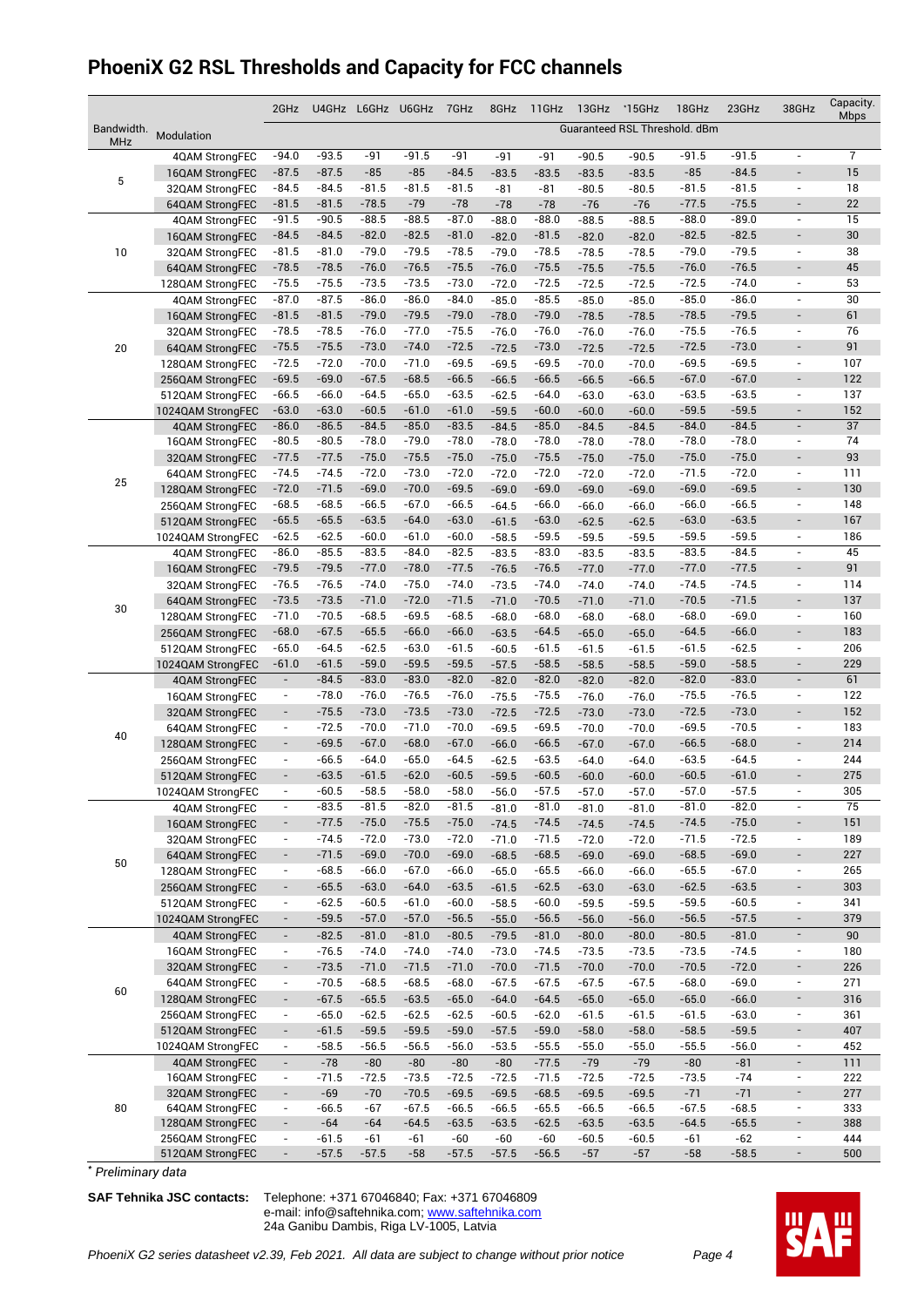#### **PhoeniX G2 IDU external module**

#### **CFIP-ASI-EXT**



| <b>CFIP-ASI-EXT</b>                                 |                                                                      |
|-----------------------------------------------------|----------------------------------------------------------------------|
| General                                             | External ASI module for PhoeniX G2 IDU. 4x BNC. 2x SFP ports         |
| <b>ASI</b>                                          | 4x Native ASI channels, no IP Encapsulation. Unbalanced, 75 ohm      |
| Scalability                                         | Cascading up to four external modules                                |
| <b>Ports</b>                                        |                                                                      |
| <b>IDU</b> connection                               | 1x SFP port 1000Base-SX (proprietary GigE protocol)                  |
| <b>Connection to next</b><br><b>External module</b> | 1x SFP port 1000Base-SX (proprietary GigE protocol)                  |
| ASI ports                                           | 4x BNC                                                               |
| DC port                                             | Industrial power connector                                           |
| <b>Mechanical &amp; Electrical</b>                  |                                                                      |
| Dimensions: HxWxD                                   | $\frac{1}{2}$ width 1U (45 x 210 x 240 mm) / (1.77 x 8.27 x 9.45 in) |
| Weight                                              | 1.3 kg / 2.87 lb                                                     |
| Max. power<br>consumption                           | ASI module: <9 W                                                     |
| DC port                                             | Nominal voltage: -24V DC or -48V DC (-20V to -57V DC)                |

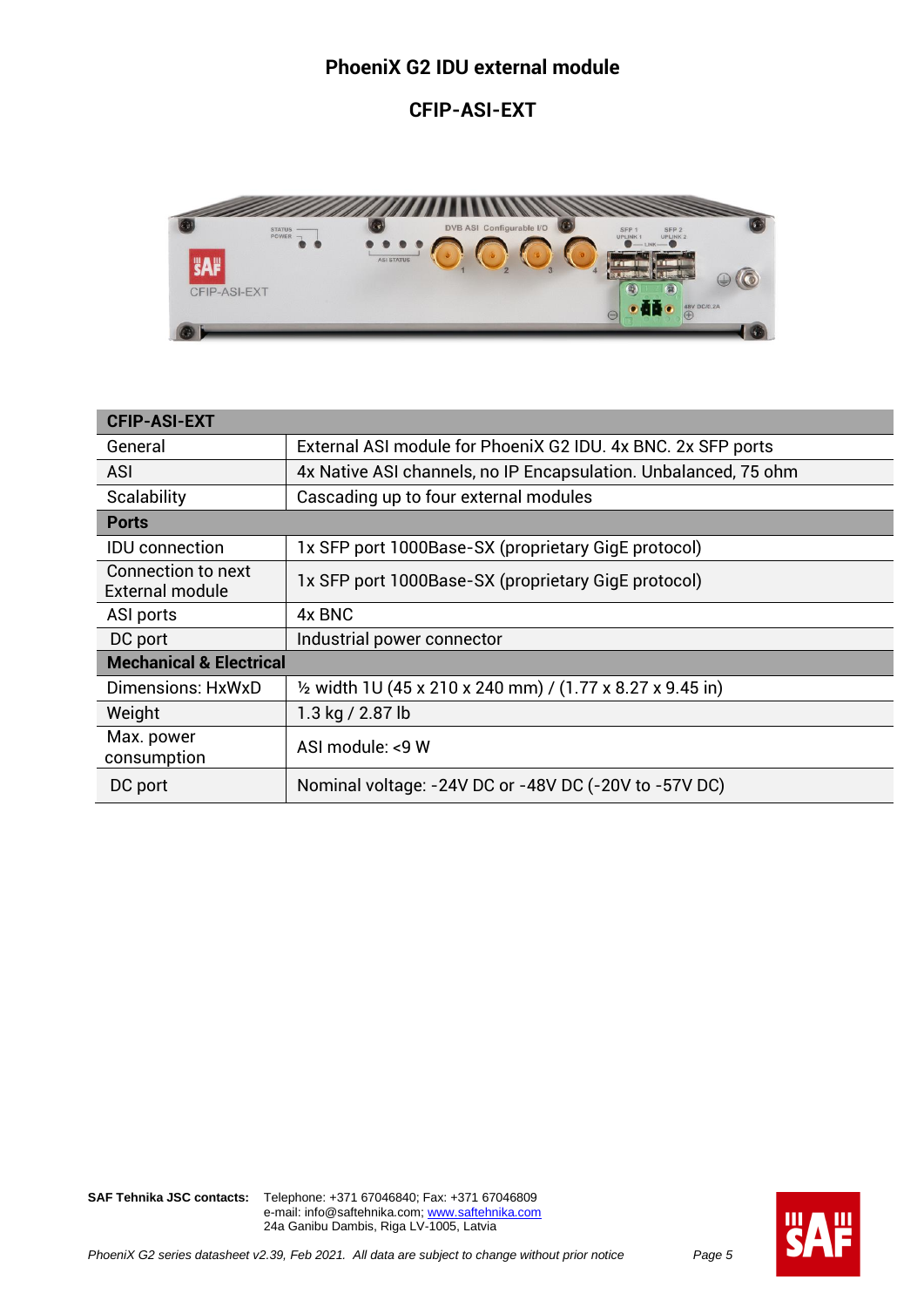#### **PhoeniX G2 IDU external module**

### **CFIP-16E1/T1-EXT**



| CFIP-16E1/T1-EXT                             |                                                                      |
|----------------------------------------------|----------------------------------------------------------------------|
| General                                      | 16E1/T1 external module for PhoeniX G2 IDU. 16xRJ-45. 2xSFP ports    |
|                                              | G.703-E1 balanced 120ohm for E1 mode                                 |
| 16xE1/T1                                     | G.703-E1 unbalanced 75 ohm for E1 mode                               |
|                                              | T1.102-T1/100 ohm for T1 mode                                        |
| Scalability                                  | Cascading up to four external modules                                |
| <b>Ports</b>                                 |                                                                      |
| <b>IDU</b> connection                        | 1x SFP port 1000Base-SX (proprietary GigE protocol)                  |
| Connection to next<br><b>External module</b> | 1x SFP port 1000Base-SX (proprietary GigE protocol)                  |
| E1 ports                                     | 16x RJ-45                                                            |
| DC port                                      | Industrial power connector                                           |
| <b>Mechanical &amp; Electrical</b>           |                                                                      |
| Dimensions: HxWxD                            | $\frac{1}{2}$ width 1U (45 x 210 x 240 mm) / (1.77 x 8.27 x 9.45 in) |
| Weight                                       | 1.3 kg / 2.87 lb                                                     |
| Max. power<br>consumption                    | E1 module: <9 W                                                      |
| DC port                                      | Nominal voltage: -24V DC or -48V DC (-20V to -57V DC)                |

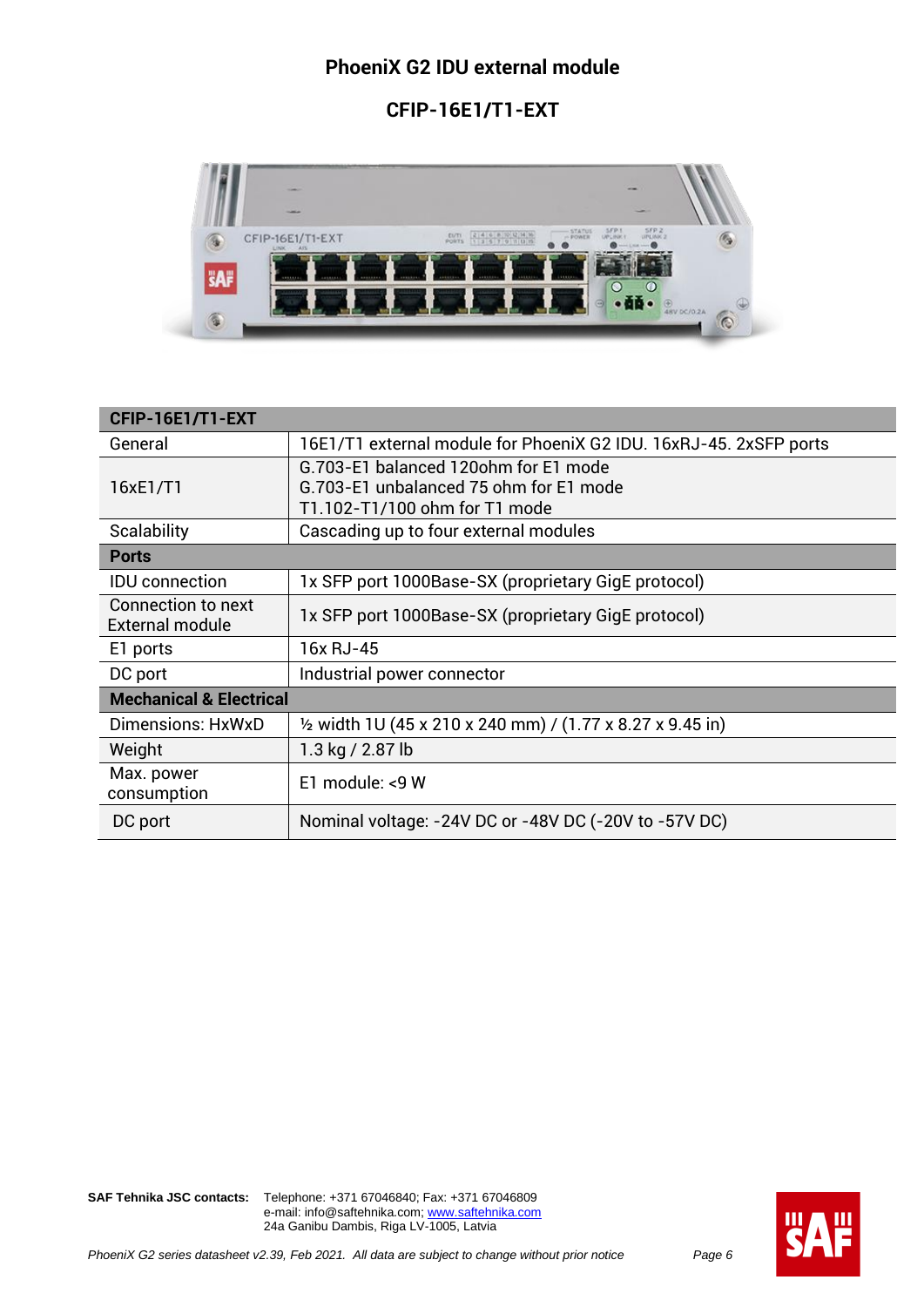### **PhoeniX G2 ODU and IRFU**

# **Tx Output Power [dBm] for PhoeniX G2:**

| <b>Modulation</b> | $\overline{2}$<br>GHz<br>(VHP | L4/U<br>$\overline{\mathbf{4}}$<br>GHz<br>(HP) | L6/U6 GHz<br>(HP/VHP) | 7 GHz<br>(HP/VHP) | 8 GHz<br>(HP/VHP) | <b>11 GHz</b><br>(HP/VHP) | <b>13 GHz</b><br>(HP/VHP) | <b>*15 GHz</b><br>(HP) | 18 GHz<br>(SP/VHP) | 23<br>GHz<br>(SP) | 38<br>GHz<br>(SP) |
|-------------------|-------------------------------|------------------------------------------------|-----------------------|-------------------|-------------------|---------------------------|---------------------------|------------------------|--------------------|-------------------|-------------------|
| Minimu            |                               |                                                |                       |                   |                   |                           |                           |                        |                    |                   |                   |
| m Tx              |                               | $+14$                                          | $+8/+13$              | $+8/+12$          | $+8/+11$          | $+6/+9$                   | $+6/+8$                   | $+6/+8$                | $0/+6$             | $\Omega$          | $-3$              |
| power             |                               |                                                |                       |                   |                   |                           |                           |                        |                    |                   |                   |
| 4 QAM             | $+35$                         | $+33$                                          | $+27/+33$             | $+27/+32$         | $+27/+31$         | $+25/+29$                 | $+25/+28$                 | $+25/+28$              | $+19/+26$          | $+19$             | $+17$             |
| <b>16 QAM</b>     | $+34$                         | $+32$                                          | $+26/+32$             | $+26/+31$         | $+26/+30$         | $+24/+28$                 | $+24/+27$                 | $+24/+27$              | $+18/+25$          | $+18$             | $+16$             |
| 32 QAM            | $+33$                         | $+31$                                          | $+25/+31$             | $+25/+30$         | $+25/+29$         | $+23/+27$                 | $+23/+26$                 | $+23/+26$              | $+17/+24$          | $+17$             | $+15$             |
| 64 QAM            | $+32$                         | $+30$                                          | $+24/+30$             | $+24/+29$         | $+24/+28$         | $+22/+26$                 | $+22/+25$                 | $+22/+25$              | $+16/+23$          | $+16$             | $+14$             |
| 128               | $+32$                         | $+30$                                          | $+24/+30$             | $+24/+29$         | $+24/+28$         | $+22/+26$                 | $+22/+25$                 | $+22/+25$              | $+16/+23$          | $+16$             | $+14$             |
| QAM               |                               |                                                |                       |                   |                   |                           |                           |                        |                    |                   |                   |
| 256               | $+31$                         | $+29$                                          | $+23/+29$             | $+23/+28$         | $+23/+27$         | $+21/+25$                 | $+21/+24$                 | $+21/+24$              | $+15/+22$          | $+15$             | $+13$             |
| QAM               |                               |                                                |                       |                   |                   |                           |                           |                        |                    |                   |                   |
| 512               | $+30$                         | $+28$                                          | $+22/+28$             | $+22/+27$         | $+22/+26$         | $+20/+24$                 | $+20/+23$                 | $+20/+23$              | $+14/+21$          | $+14$             | $+12$             |
| QAM               |                               |                                                |                       |                   |                   |                           |                           |                        |                    |                   |                   |
| 1024 QAM          | $+27$                         | $+25$                                          | $+19/+25$             | $+19/+24$         | $+19/+23$         | $+17/+21$                 | $+17/+20$                 | $+17/+20$              | $+11/+18$          | $+11$             | $+9$              |
|                   |                               |                                                |                       |                   |                   |                           |                           |                        |                    |                   |                   |

*\* Preliminary data*

#### **General Parameters:**



| <b>Ports</b>                                 | <b>SP ODU</b>                                                                                                                       | <b>HP ODU</b>                                                           | <b>VHP ODU</b>                                    | <b>IRFU</b>                                  |  |  |  |  |  |  |
|----------------------------------------------|-------------------------------------------------------------------------------------------------------------------------------------|-------------------------------------------------------------------------|---------------------------------------------------|----------------------------------------------|--|--|--|--|--|--|
| Antenna                                      |                                                                                                                                     | A) N-Type or flange<br>B) SMA Tx and Rx ports                           |                                                   |                                              |  |  |  |  |  |  |
| IF to IDU                                    |                                                                                                                                     | <b>SMA</b><br>N-Type                                                    |                                                   |                                              |  |  |  |  |  |  |
| <b>RSSI</b>                                  |                                                                                                                                     | <b>BNC</b>                                                              |                                                   | 2-port for multi-meter                       |  |  |  |  |  |  |
| Power                                        |                                                                                                                                     | over IF port                                                            |                                                   | 2-pin power port<br>(alternative to IF port) |  |  |  |  |  |  |
| <b>Mechanical &amp;</b><br><b>Electrical</b> |                                                                                                                                     |                                                                         |                                                   |                                              |  |  |  |  |  |  |
| Operational use                              | Conforms to ETSI EN 300<br>Conforms to ETSI EN 300 019 Class 4.1, IP67, NEMA 6<br>019 Class 3.1E. IP20.<br>NEMA <sub>1</sub>        |                                                                         |                                                   |                                              |  |  |  |  |  |  |
| Temperature<br>Range                         |                                                                                                                                     | $-33^{\circ}$ C to $+55^{\circ}$ C<br>$-5^{\circ}$ C to $+55^{\circ}$ C |                                                   |                                              |  |  |  |  |  |  |
| Dimensions:<br>HxWxD / weight                |                                                                                                                                     | 288x288x80 mm / 3.5 kg                                                  | 280x437x110 mm / 7.5<br>kg                        | 19" 2U rack 90x430x260<br>5.8 kg             |  |  |  |  |  |  |
| IF port surge<br>protection                  |                                                                                                                                     | Conforms to ETSI EN 301 489-1; EN 61000-4-5; IEC 61000-4-5              |                                                   |                                              |  |  |  |  |  |  |
| Frequency<br>stability                       | $+/- 10$ ppm                                                                                                                        |                                                                         |                                                   |                                              |  |  |  |  |  |  |
| Input DC voltage                             |                                                                                                                                     |                                                                         | -40.5V to -57V DC (conforms to ETSI EN 300 132-2) |                                              |  |  |  |  |  |  |
| Max. power<br>consumption                    | 13-27W                                                                                                                              | $21 - 39$ W                                                             | SP: 13-27 W; HP: 21-39<br>W; VHP: 39-55W          |                                              |  |  |  |  |  |  |
|                                              | <b>SAF Tehnika JSC contacts:</b><br>Telephone: +371 67046840; Fax: +371 67046809<br>e-mail: info@saftehnika.com; www.saftehnika.com |                                                                         |                                                   |                                              |  |  |  |  |  |  |

24a Ganibu Dambis, Riga LV-1005, Latvia